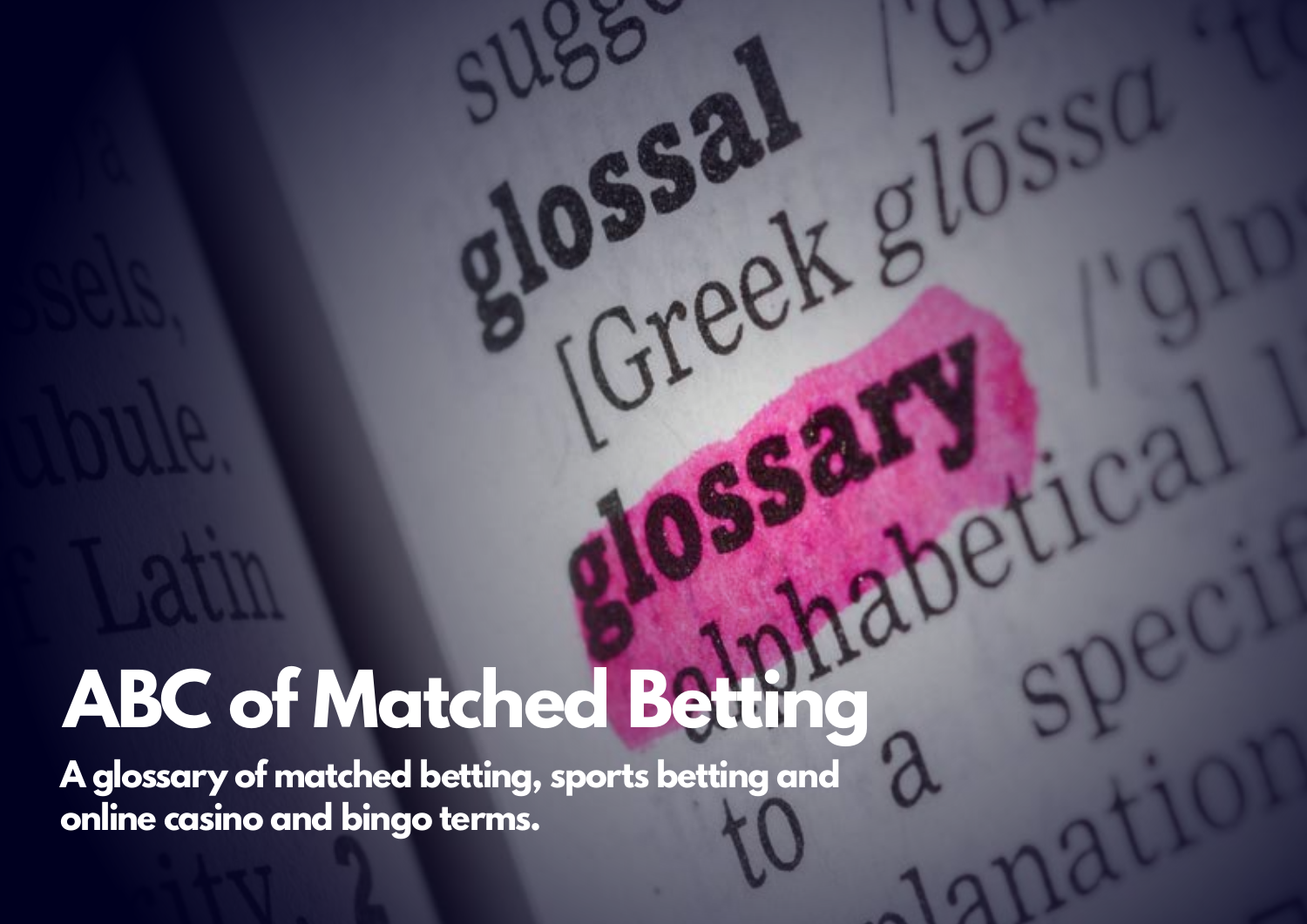

## **Easy as 123**

Welcome to OddsMonkey's ABC of matched betting. This glossary gathers some of the most common words and terms you'll come across in the world of matched betting. We've tried to make this list as comprehensive as possible, but if there's anything missing that you think should be in there, just let us know and we'll add it in!

In this glossary you'll find terms, abbreviations, acronyms and everything else associated with sports betting, matched betting, online casinos and OddsMonkey.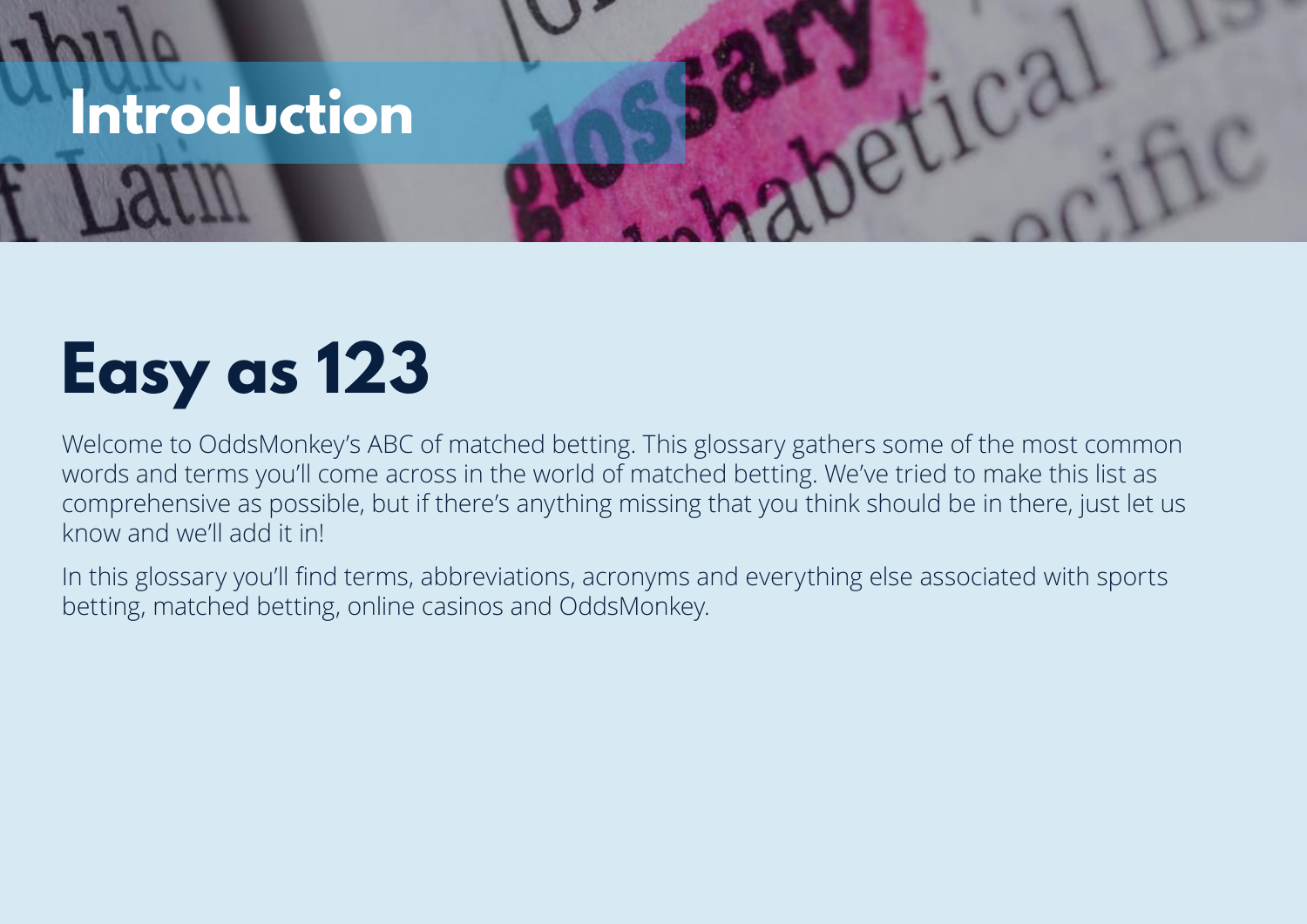

bookmaker and at least one betting exchange. OddsMonkey's OddsMatcher tool currently lists odds from 90+ bookmakers.

**Accumulator (Acca):** Put simply, an accumulator is a cumulative bet that combines more than one selection into a single wager that only counts as a win when all parts win. The advantage of this type of bet is that winnings are potentially much higher than they would be from a single bet. However, there is an increased risk as if just one selection loses, the entire bet will lose. You can mitigate this risk to varying degrees with OddsMonkey's AccaMatcher.

**Advantage gambling (also known as 'advantage play'):** Advantage gambling refers to legal methods used to gain an advantage while gambling. The term usually refers to house-banked games, but can also refer to games played against other players, such as poker.

**Affiliate:** An affiliate marketer is someone who makes money online in return for helping a business by promoting their product, service or site. OddsMonkey runs an Affiliate Programme which allows members to earn a percentage of the subscription fee of anyone that signs up to OddsMonkey Premium via their individual link. If you're passionate about OddsMonkey and how we can help members earn a sustainable tax-free and risk-free income, you could be an affiliate. [Click here to find out more.](https://www.oddsmonkey.com/AffiliateProgramme.aspx)

**Ante Post:** This is where bookmakers release odds days (or weeks) ahead of the event. Commonly used in horse racing, it applies mainly to the bigger race meeting, where bets are placed before the overnight declaration stage (usually 10am on the day before the race).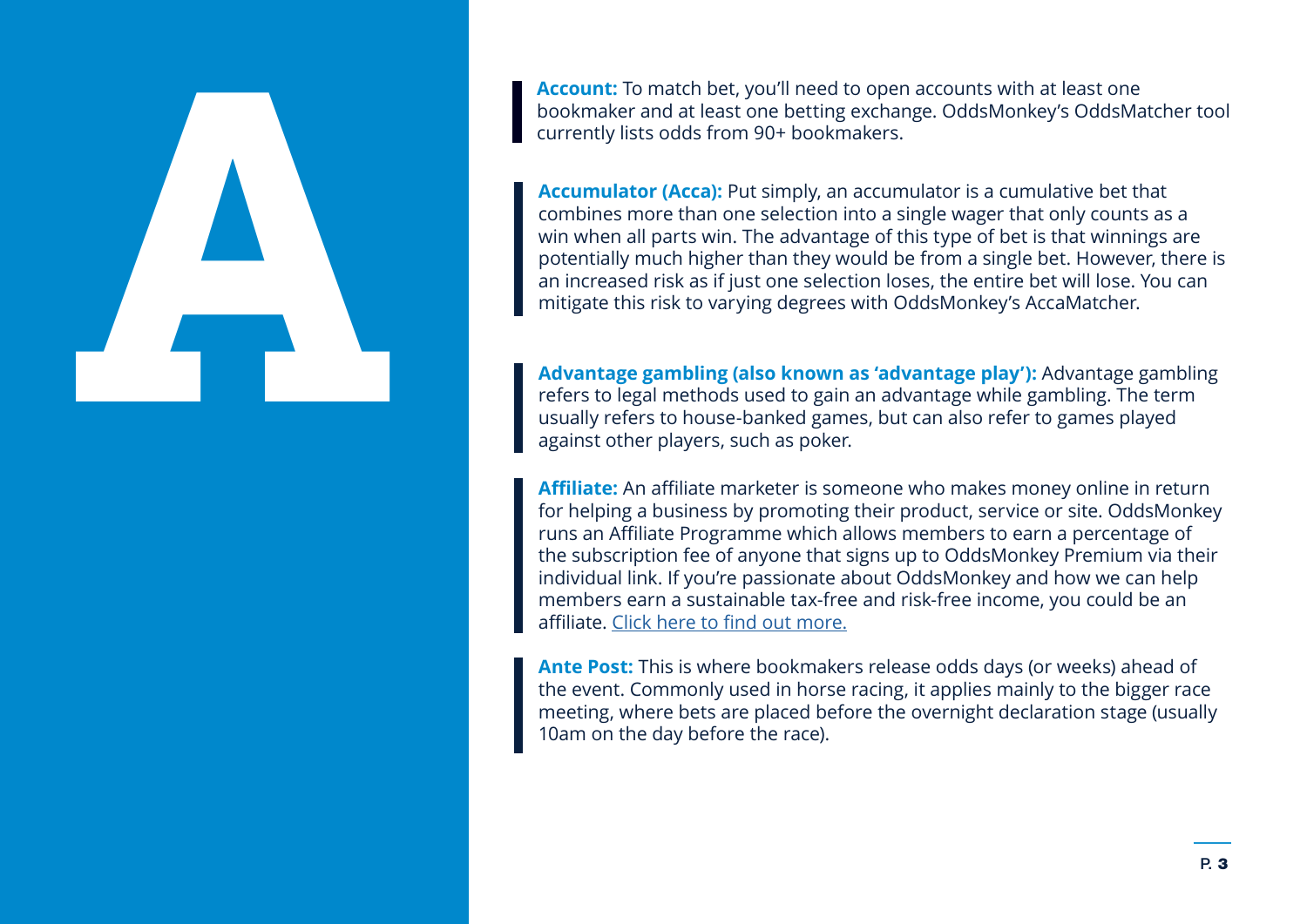

with wagers which include conditional bets. For example, if part of the wager produces a sufficient return then a (predetermined) amount may be wagered or reinvested on a subsequent bet.

**Arber:** A punter who locks in or guarantees profit by exploiting price differences in a market. OddsMonkey advises against arbitrage betting because it is not matched betting and could lead to your accounts being investigated or even restricted by bookmakers. Ultimately, fewer accounts will mean that you will struggle to achieve the higher levels of matched betting profits.

**Arbitrage/Arb:** A trading technique that uses the differences between bookmakers' prices, odds or opinions on event outcomes to make an instant and guaranteed profit.

**Assisted Betting:** Websites or software packages which usually provide comparison tables of markets for individuals to bet on and a matched betting calculator. They are commonly known as 'auto-matchers' and are usually used by individuals who have a good understanding of matched betting.

**Automatic Betting:** Automatic websites or software packages usually aimed at individuals with little or no experience in matched betting. They automatically scan the market, calculate the right bet to minimise the initial loss and maximise the return on the free bet. The system then provides the individual with instructions on how to place the bets to generate a profit. These websites usually filter out offers where there is a mathematical chance of making a loss to ensure users can't bet on offers where they could lose money.

**Availability:** (see Liquidity)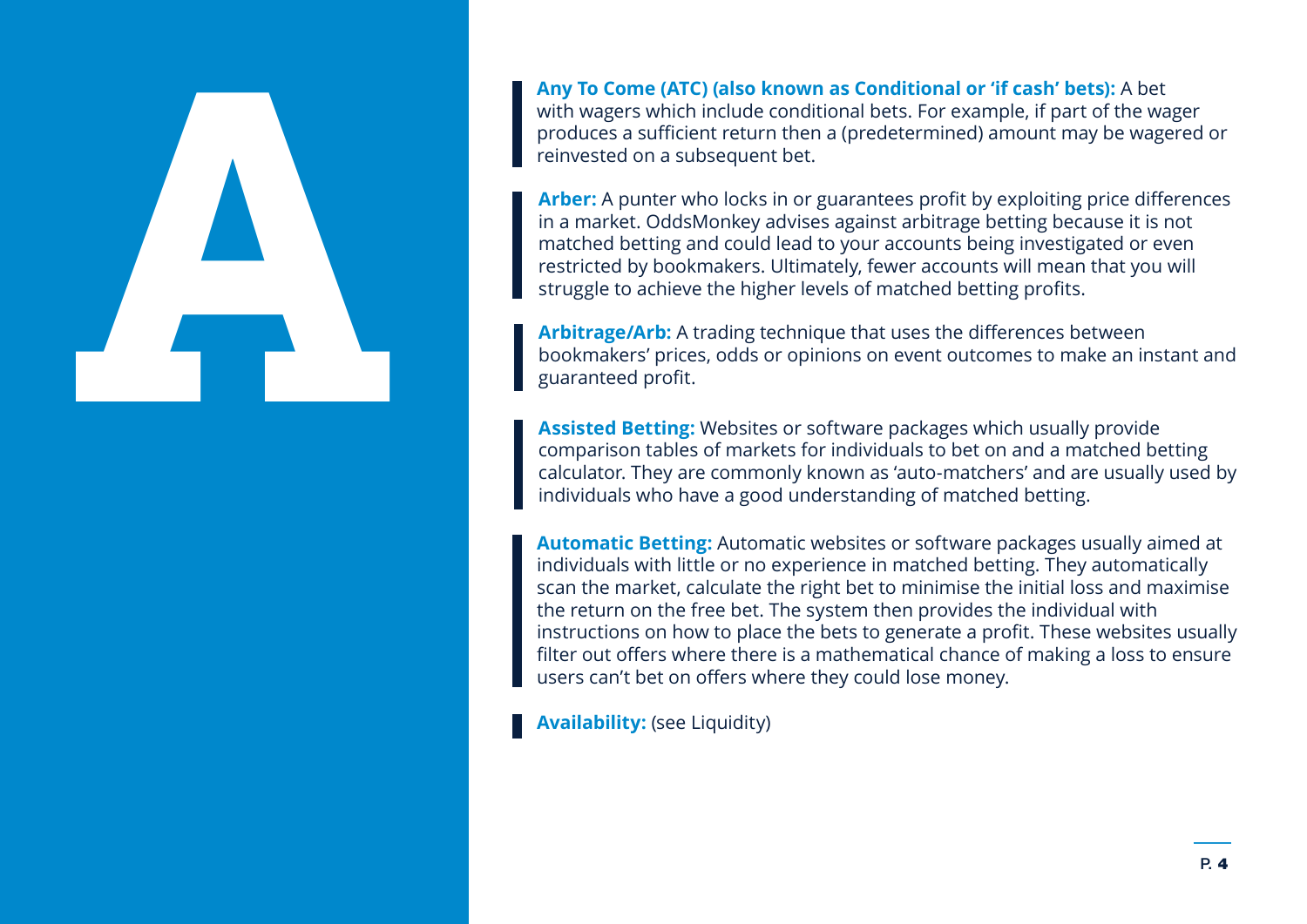

(team, individual, etc) to do something (usually win but depends on the market). For example, when you 'back' England, you are placing a bet on them to win.

**Bankroll:** The total amount of money available in your betting account.

**Beaten by a Length (BBL):** This is an offer relating to horse racing, where your money is returned (as a free bet) if your horse is beaten by a length or less. If you place a bet on any eligible race and your selection finishes second, beaten by a length or less, the bookmaker will give you a free bet up to £/€25.

**Best Odds Guaranteed (BOG):** If you back a horse at odds of 4/1 and the horse ends up winning the race at 6/1, you would be paid out on that horse at 6/1. This can lead to very nice wins when matched betting.

**Best Price:** The price of a horse may vary throughout the day of the race. Best price is the price on the day that gives you the best return for your money. For example, if a horse was 10/1, but the price drifted to 12/1 before coming in at 9/1, the best price would be 12/1.

**Bet:** An amount of money that is put up against someone else's on the basis of the outcome of an unpredictable sporting event.

**Bet Receipt:** Something which outlines the details of your bet. If you bet in-shop, this should be given to you once you have placed your bet. Online, this will be available when you check your bet history. Without a receipt, your bet most likely won't have been confirmed.

**Betslip:** This is where you put your selections and enter your stake before confirming your bet, either online or in-shop.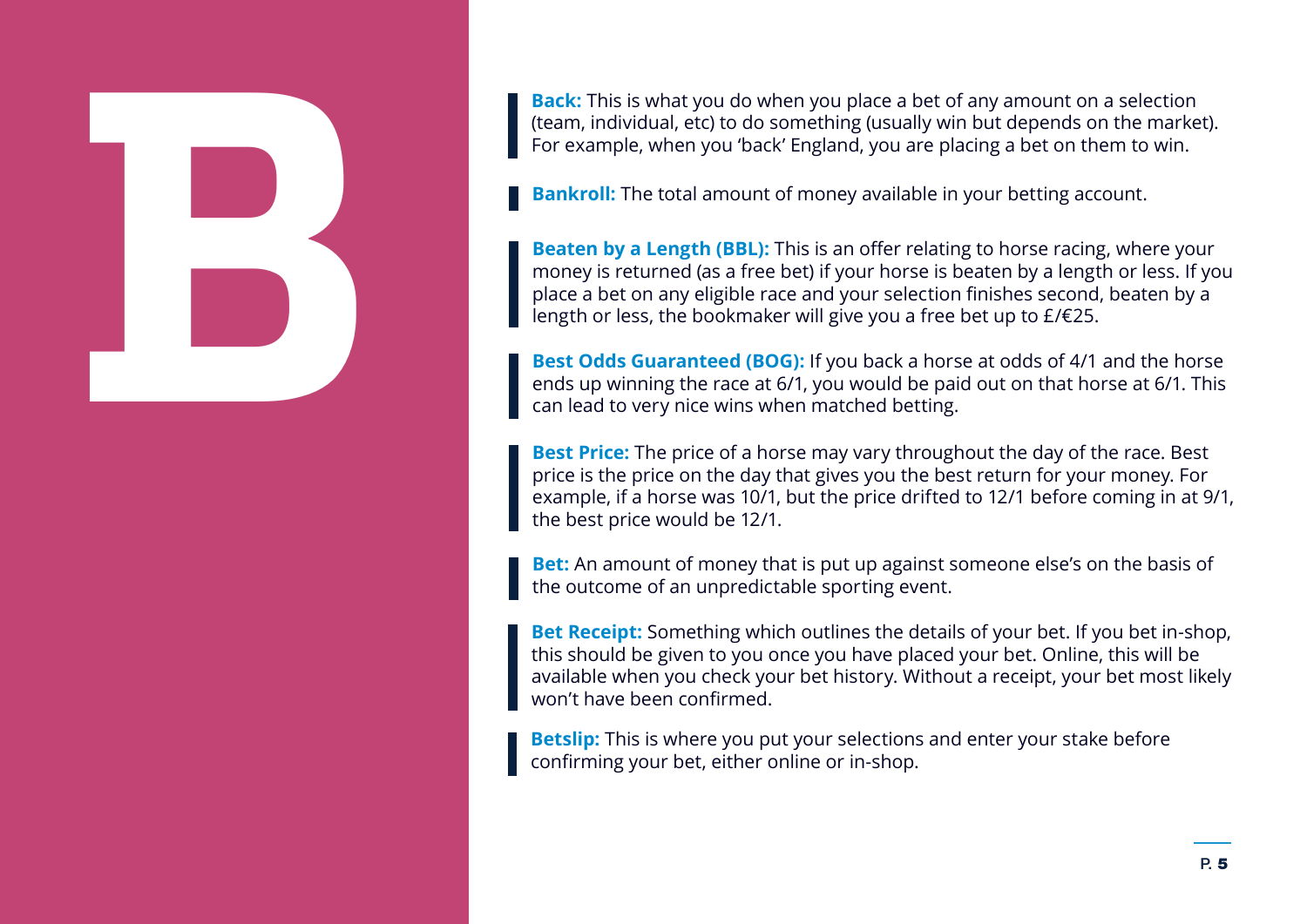

rather than against a bookmaker. A betting exchange is an essential part of matched betting as it allows you to place your lay bet (against your back bet). Exchanges usually charge commission (between 2%-5%). Examples include Smarkets and Betfair.

**Bingo:** A game in which numbers are randomly drawn by a caller and marked off on a card by the player. The winner is the first person to mark off all their numbers. Time to get your dabber ready...

**Bonus:** Depending on the context, you will see this word in both sports betting and online casinos. The most popular type of bonus is the welcome bonus which is often given to new customers upon opening an account. Check the terms and conditions to see how the bonus is used in a specific offer.

**Bookmaker (also known as a bookie):** A bookmaker is a site that enables people to place a bet on the particular outcome of a sports event and which then pays out to the bettor if their prediction turns out to be true. The amount of money that is paid out to the winner is determined by odds. A bookmaker is an essential part of matched betting as it allows you to place your back bet (against your lay bet).

**Bookmakers' Afternoon Greyhound Service (BAGS):** An association that was formed in 1967 to provide a programme of greyhound meetings to be held in the afternoon.

**Both Teams To Score (BTTS):** Does what it says on the tin: this is a market you can bet on where you're betting on both teams to score! The great thing about this market is that your bet isn't over until the final whistle has been blown.

**Bust Out:** A term associated with online casinos where you are completing wagering and run out of money.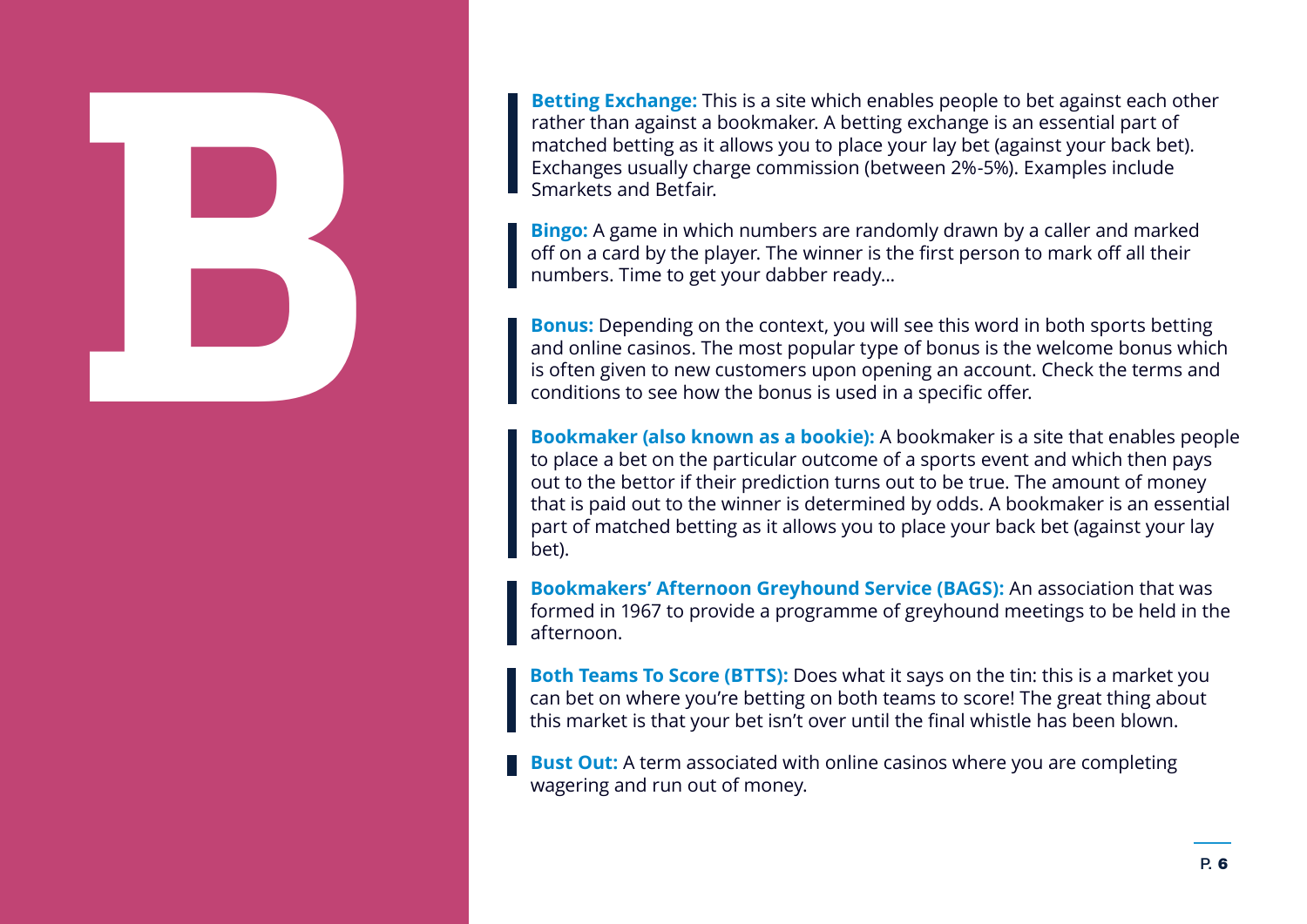

including the odds calculator which allows you to check how big your profit or loss will be on a qualifying or free bet.

**Cash Out:** This is an option offered by some bookmakers which allows you to settle your bet before the market/event you bet on has been completed. The benefit to cashing out is that you can secure a profit or minimise your losses if your selection is doing well or badly. The bet will be settled at the cash out price, which is different to the original price you took. The cash out price is calculated using a formula relating to the price at the time of the bet and the price at the time of the request to cash out.

**Casino (also known as virtual casinos or Internet casinos):** Online casinos enable customers to play and wager on casino games through the Internet. Though not straight matched betting, low-risk or risk-free casino offers can be added to your overall strategy to boost your income further.

**Channel 4 Racing:** The name given to the horse racing coverage on the television station Channel 4 in the UK.

**Chasing:** Betting on things you normally wouldn't in order to recover losses.

**Commission:** Betting exchanges charge commission for the use of their service. The two main exchanges OddsMonkey advises members to use are Betfair and Smarkets. Both have pros and cons: Betfair is the most popular exchange and as a result, has the most liquidity in the market. However, they charge 5% commission. Smarkets charge only 2% commission, but have less users so the chances of your bets being matched are slightly less. For all our beginners offers we advise using Betfair, however, once you are more confident, Smarkets is a good choice due to the lower commission rates charged.

**Conditional Bet (also known as Any to Come):** A bet that requires an initial wager to produce a big enough return that will then allow a predefined amount to be further wagered on one or more selections.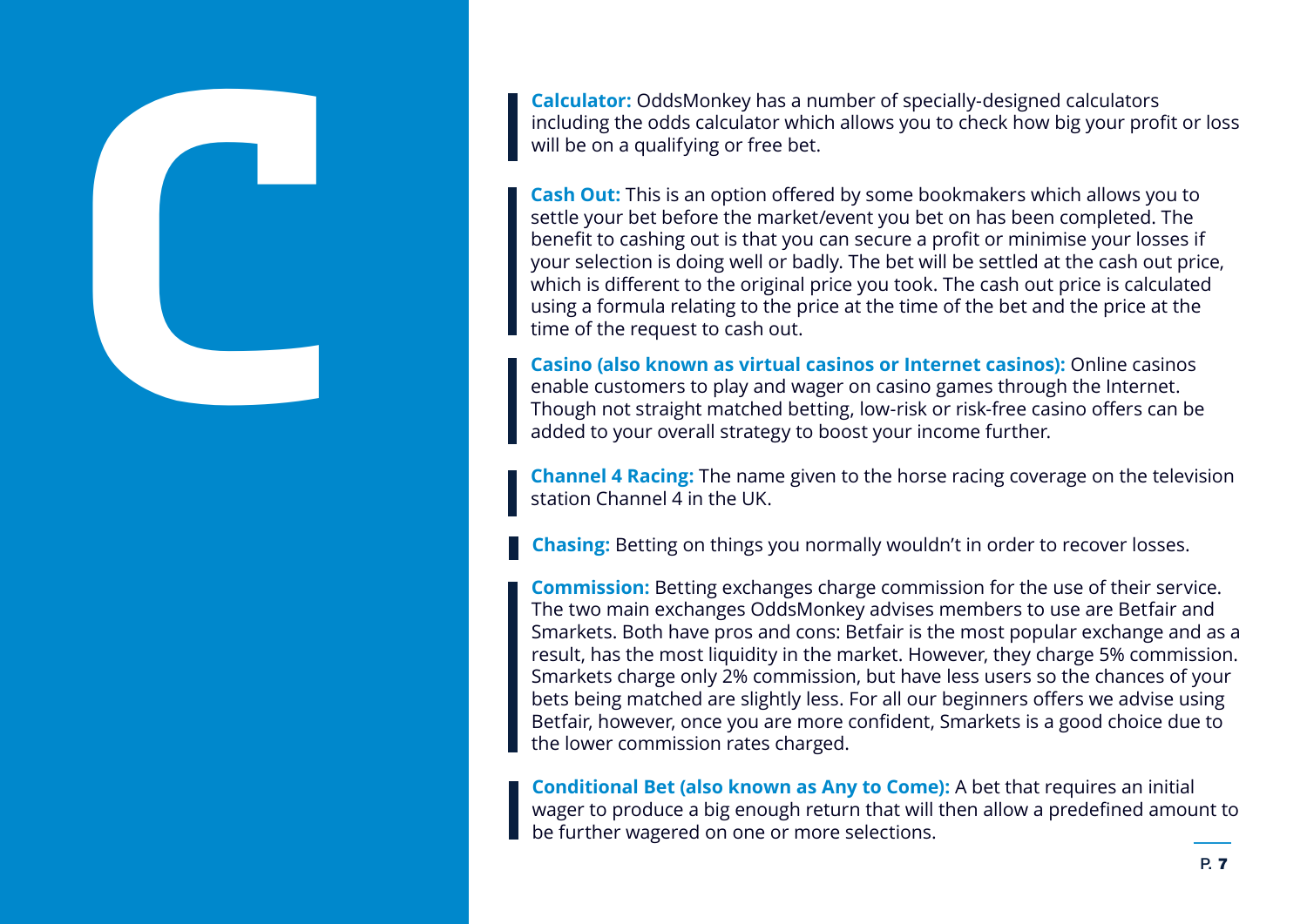

number of typical scores is limited. The odds are dependent on the actual match odds between the two teams.

**Coupon:** An at-a-glance view of the same market (typically the Win-Draw-Win market) across many different events, ideal for building a multiple bet.

**Cover the Field (see Extra Places)( also known as Laying the Field):** This is a method used to back the whole field across a selection of bookies who are offering the extra place. This way, you are guaranteed to hit the extra place bonus. Back and lay each horse, each way, until the whole field has been covered.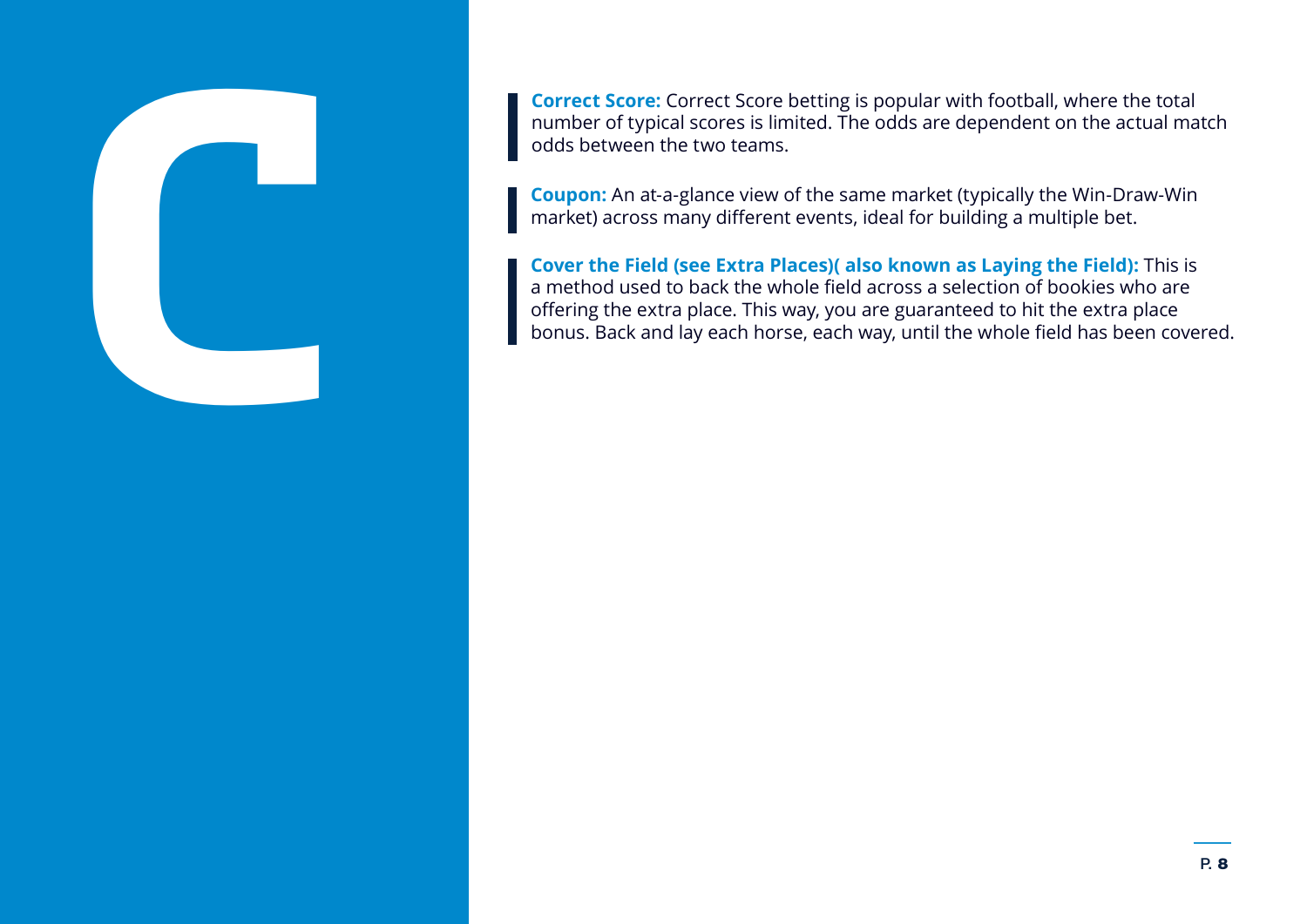

odds to be displayed on your bookmaker account. Decimal odds show the odds as a decimal (e.g. 4.00) and include both your stake and winnings. Your returns are easily calculated in this format, by simply multiplying the decimal odds by your stake. For example, £10 at odds of 4.00, returns you (£10 x 4.00) £40. Both the betting exchange and odds calculator work in decimal form, which means that in order to compare like for like when it comes to odds, it's easier to switch the bookmaker odds to decimal too.

**Dead Heat:** A situation where two or more competitors finish at the same time/ completely tied. This is something usually seen in horse racing and is also very popular in golf.

**Deposit:** This is the amount of money you put into your bookmaker or betting exchange account.

**Double:** A bet consisting of two selections, both of which must win for the wager to be successful.

**Draw No Bet:** A sports market similar to matched betting, where the stake is returned to you if neither team wins an event, essentially removing the 'draw' from the Win-Draw-Win market.

**Drift:** This is where the price of one selection increases because of a lack of interest from bettors. When the odds on a competitor "lengthen", they are said to have "drifted" or be "on the drift".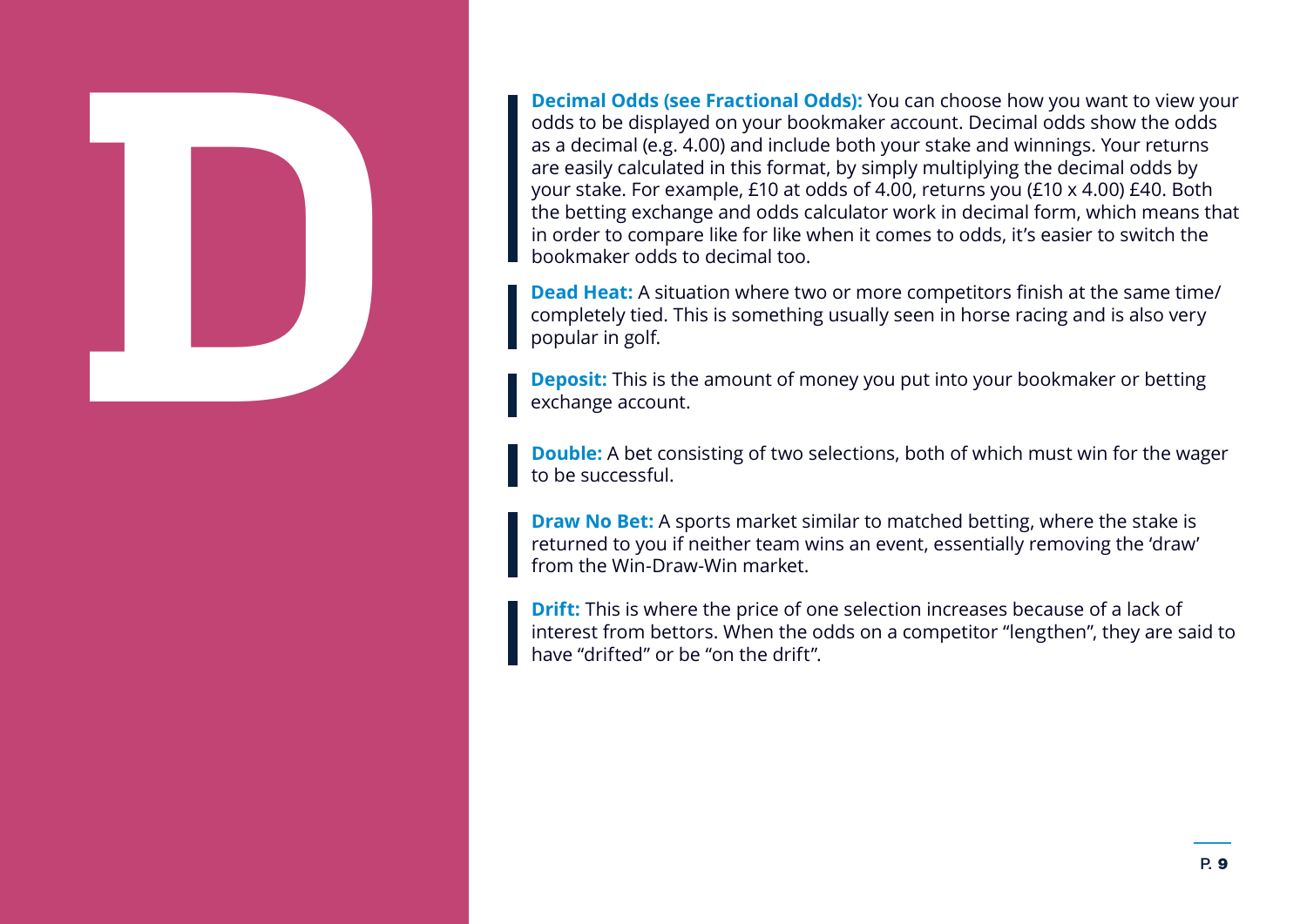

a number of selections in an event, so that the same amount is won regardless of which selection wins. The technique is useful when there are two or more outcomes you wish to back and have a specific amount to stake. Dutching is a betting term for backing all of the outcomes in an event and can be used as an alternative to laying, meaning that you don't have to pay commission on your lay bet as you won't have used a betting exchange.

If you'd like to find out more about Dutching, [we've written a handy guide for you.](http://www.oddsmonkey.com/training/ViewGuide.aspx?guideId=145 )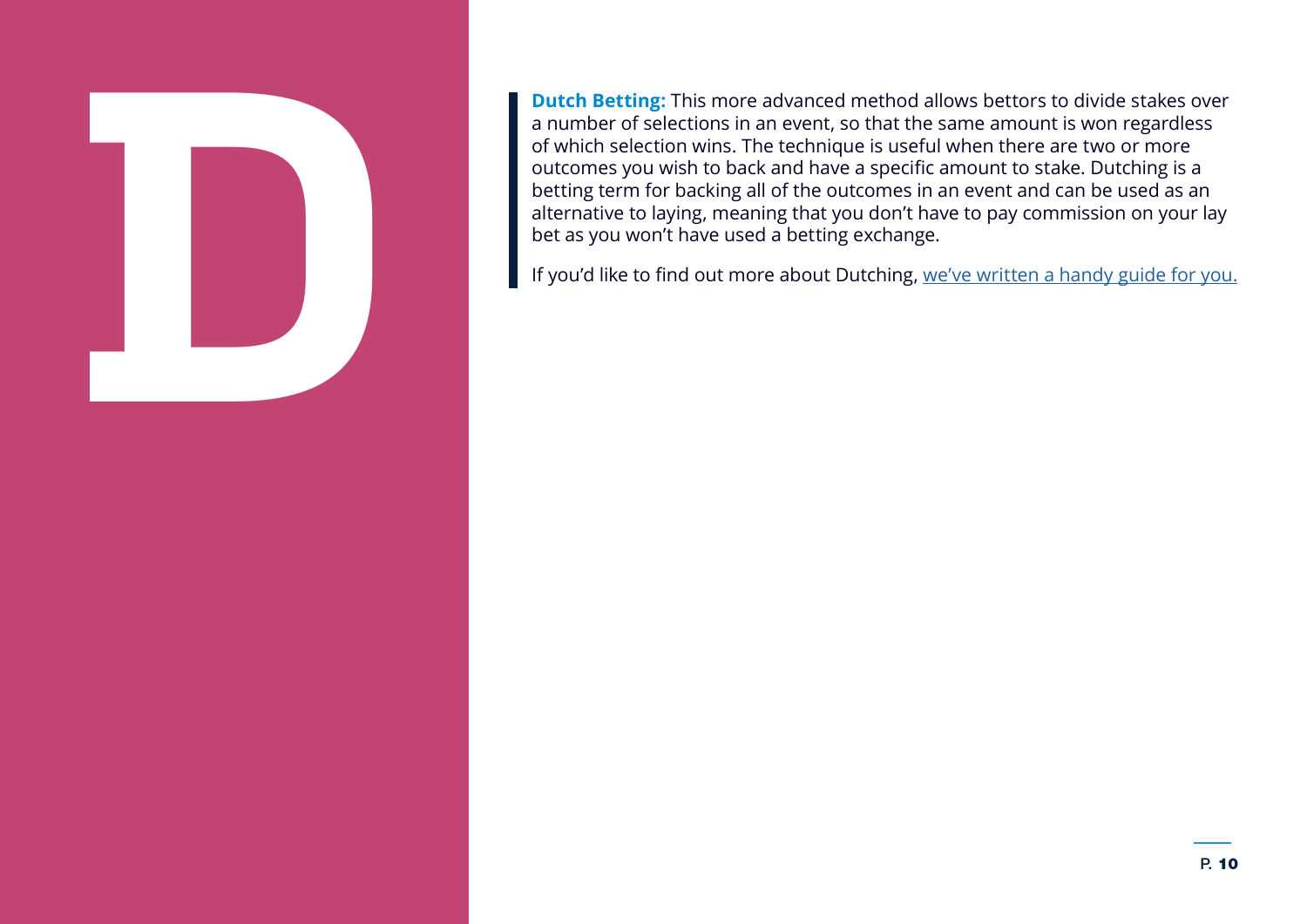

takes place on the place market only. For example, a horse showing at 8 / 8.5 for the win but 3.0 / 2.44 for the place is known as a place arb.

OddsMonkey would always advise against betting on selections where the win price is higher than the lay price.

**Each Way Betting:** An each way bet is essentially two separate bets: one bet is put on the horse to win and the other on the horse to be placed. (For a horse to be placed, it needs to finish in the top 1-4 runners, based on the number of horses in the race). If 16 horses run in a race, usually 4 places are paid. However, this can change depending on the number of horses in a race (2-4 runners: 1st only, 5-7 runners: 1st and 2nd, 8+ runners 1st, 2nd and 3rd, 16+ runner handicaps 1st, 2nd, 3rd and 4th).

OddsMonkey advises avoiding betting on races where the number of runners appears in a red box on the OddsMatcher. This is because anymore non-runners would affect the number of places that are paid out.

To place an each way bet, you will need to check a box on your betslip. Doing this means that half of your total stake is put on your selection to win the race and the other half on your selection to place.

OddsMonkey's EachWayMatcher quickly analyses the each way prices from bookmakers to find the potential value for you. It's great if you want to cover the whole field and really comes into its own when extra place races are offered. It can also be used on restricted bookmaker accounts.

**Each Way Matching (see Each Way Betting):** This is the matched betting version of each way betting. The opposing markets to the ones you placed your two back bets on are available to lay in Betfair. Therefore you can lay off both the win and place of the bet, meaning that you can guarantee profit.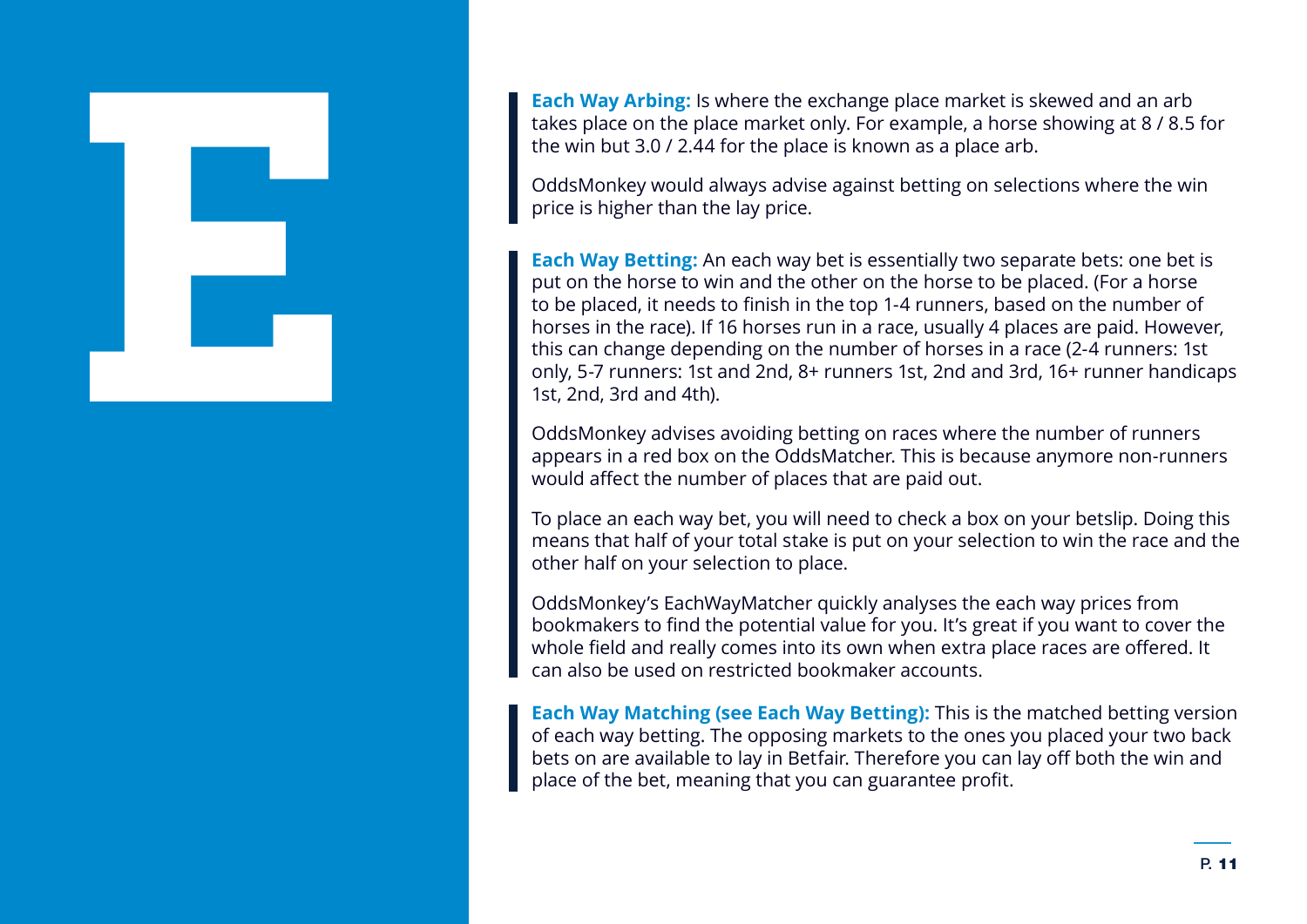

advance of racecourse betting. The prices are sometimes offered the day before but are usually announced on the day of the race. Early prices are fixed if you take them but may be subject to a Rule 4 in the case of any withdrawals. If your early price selection does not run, your stake will normally be refunded.

**Emulator:** In computing, an emulator is hardware or software that enables one computer system (the host) to behave like another computer system (the guest). In this case, you can install an add-on via Chrome, for example, which allows you to log into your bookmaker account as if from your phone, but on your computer. Then, any bets you place via the emulator on desktop will qualify for mobile-only offers.

**Enhanced Odds:** Enhanced odds are a variation of free bet sign up offers, where bookmakers offer a significant price (or odds) boost on a sporting event to new customers. These generous giveaways are a marketing tool often offered by the bookie as a quick way to encourage new sign-ups - fast. Enhanced odds are usually centered around the biggest sports events of the day or weekend. As with any offer, make sure you check the T&Cs of enhanced odds.

**Expected Value (EV) (also known as Estimated Value):** The Expected Value of a bet is possibly the most valuable calculation a bettor can make and shows how much (on average) they can expect to win per bet. The concept of expected value is used to evaluate which option you should choose to maximise profits and minimise losses and shows what you can expect to win or lose if you were to bet on the same outcome many times with the same stake. It is a positive (+EV) or negative (-EV) indicator that should help you make the best decision on what to bet on. The concept can be used in all online casino games.

Multiply your probability of winning by the amount you could win per bet and subtract the probability of losing multiplied by the amount you stand to lose per bet: (Amount Won per Bet x Probability of Winning) – (Amount Lost per Bet x Probability of Losing)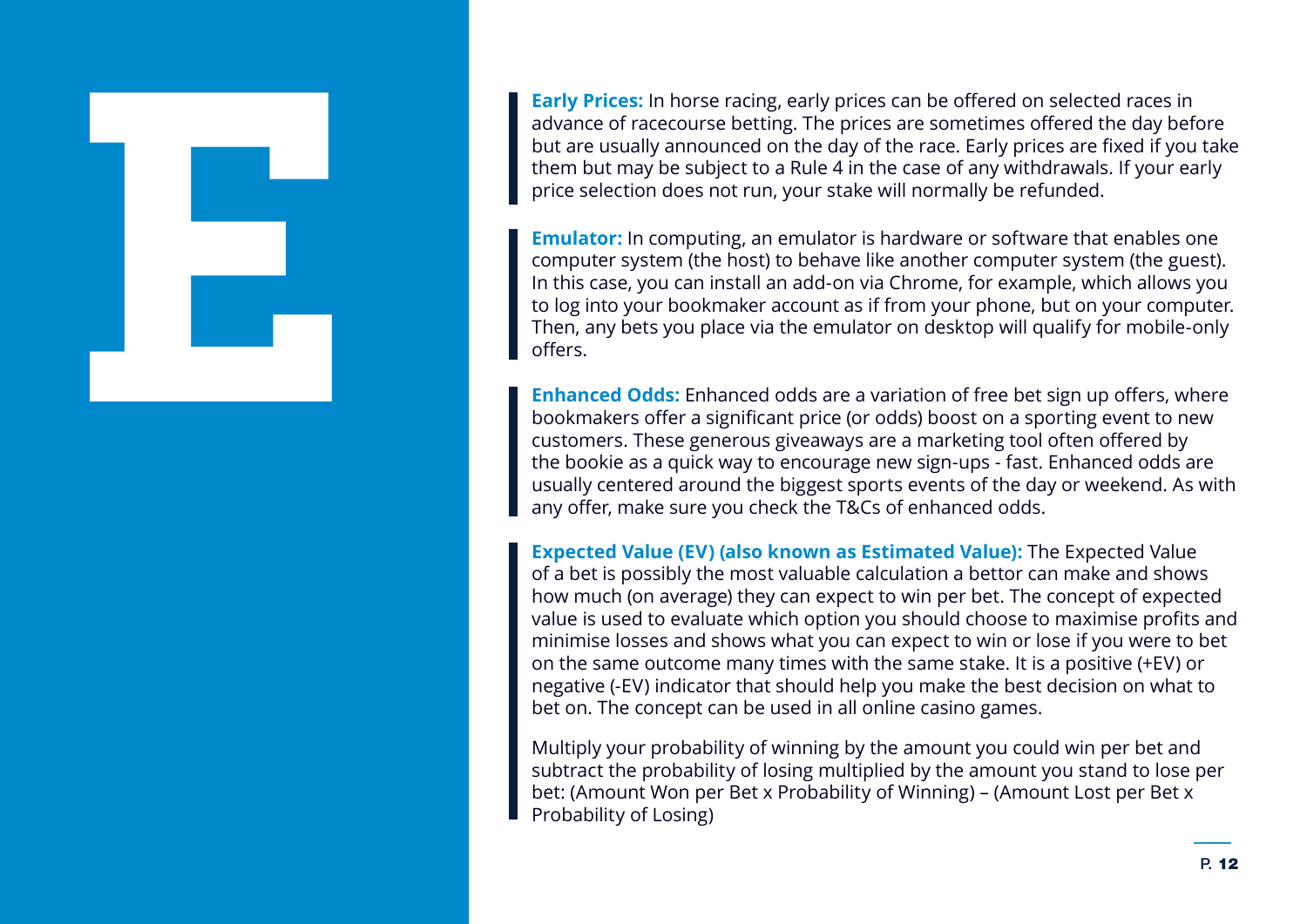

**Expired:** Make sure you check the expiry date on your free bets so you don't miss out on those profits!

**Extra Place (also known as Enhanced Each Way Offers) (see Each Way Betting and Each Way Matching):** This is a type of promotion which is usually offered on horse races and where a bookmaker will increase the number of places they pay out on. The number of places is dependent on the race.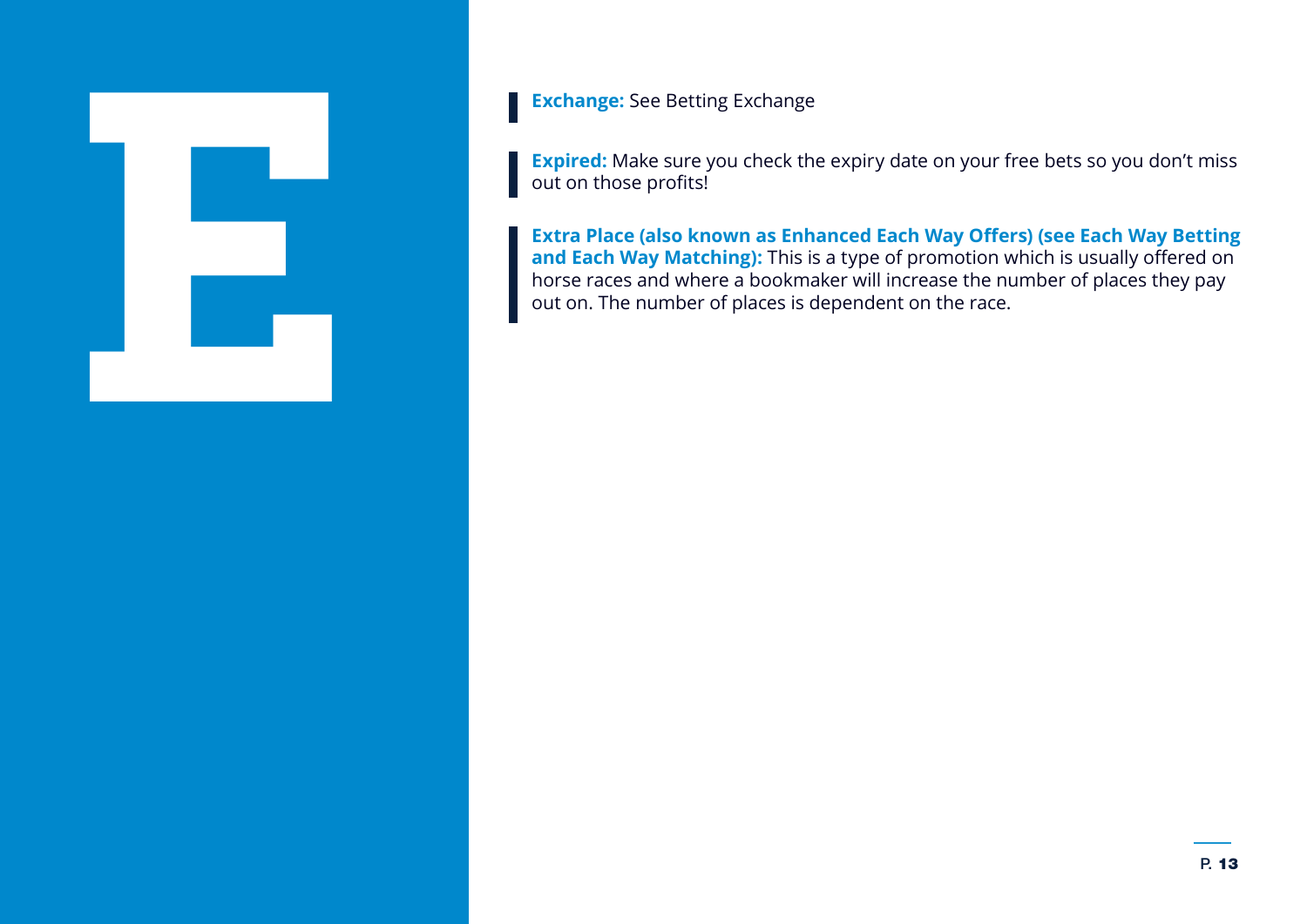considered the most likely to win. The Favourite has the shortest or lowest odds. Two selections who share this position are known as 'joint favourites' and three or more selections who share this position are known as 'co-favourites'.

**Feed:** How OddsMonkey brings the different bookmaker and betting exchange odds to you.

**Favourite (also knwon as Jolly):** The selection in any sporting event that is considered the most likely to win. The Favourite has the shortest or lowest two selections who share this position are known as 'co-favourites' First Past the Post (FPTP, 1stP, 1PTP or FPP): All horse racing bets are paid out on the official result at the time of the "weigh in". However, some of the prominent bookmakers also pay out on bets if your horse was First Past the Post. What this means is that if your horse crosses the finishing line first but isn't awarded the win - for whatever reason - you will still receive your winnings.

**First Team to Score:** This is a market where you bet on the team you think will score the first goal in a match, regardless of what the result of the game is.

**Fixed Prices:** A fixed price is the price you get if you choose to take a price on a particular selection. On the internet this is done by selecting the price rather than the Starting Price (SP). In a betting shop you can ask the staff to write the price on the betting slip to have the bet at a fixed price. Otherwise it will be settled at the SP. For telephone bets the operator will quote a price and if you request that price then it will be read back to you and that is the price the bet will be settled at.

**Fold (see Accumulator):** When preceded by a number, a fold indicates the number of selections in an accumulator (e.g. five-fold= 5 selections).

**Football:** Just one of the many, many sports you can bet on!

ww.oddsmonkey.com P. 14 and P. 16 and P. 16 and P. 16 and P. 16 and P. 16 and P. 16 and P. 16 and P. 14 and P. 14 **Fractional Odds:** The old-skool way to list odds and still commonly used in the UK. Fractional odds give you your profit excluding your stake, so your stake needs to be added back on to calculate the total return. Matched bettors usually work in decimal odds, and you'll be able to switch to this in the settings section of most bookmaker sites.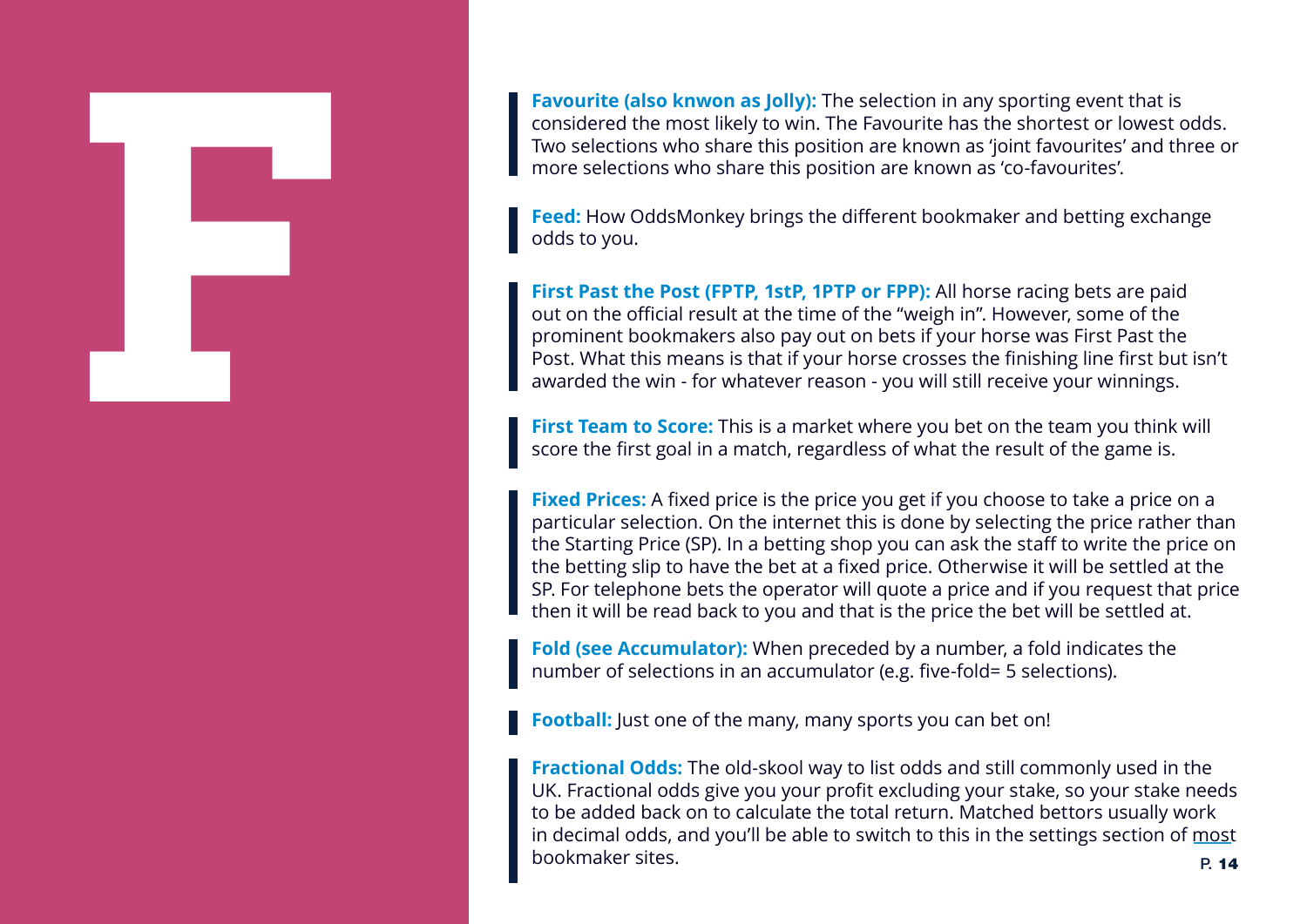

matched bettor, as it's where the profits are extracted from. Free bets are offered to both new and existing customers.

**Free Play (or Free Spins):** Associated with online casinos, free play is where you receive an offer to play a game, or spin the wheels on a slot machine, without **having to use money from your real cash balance.**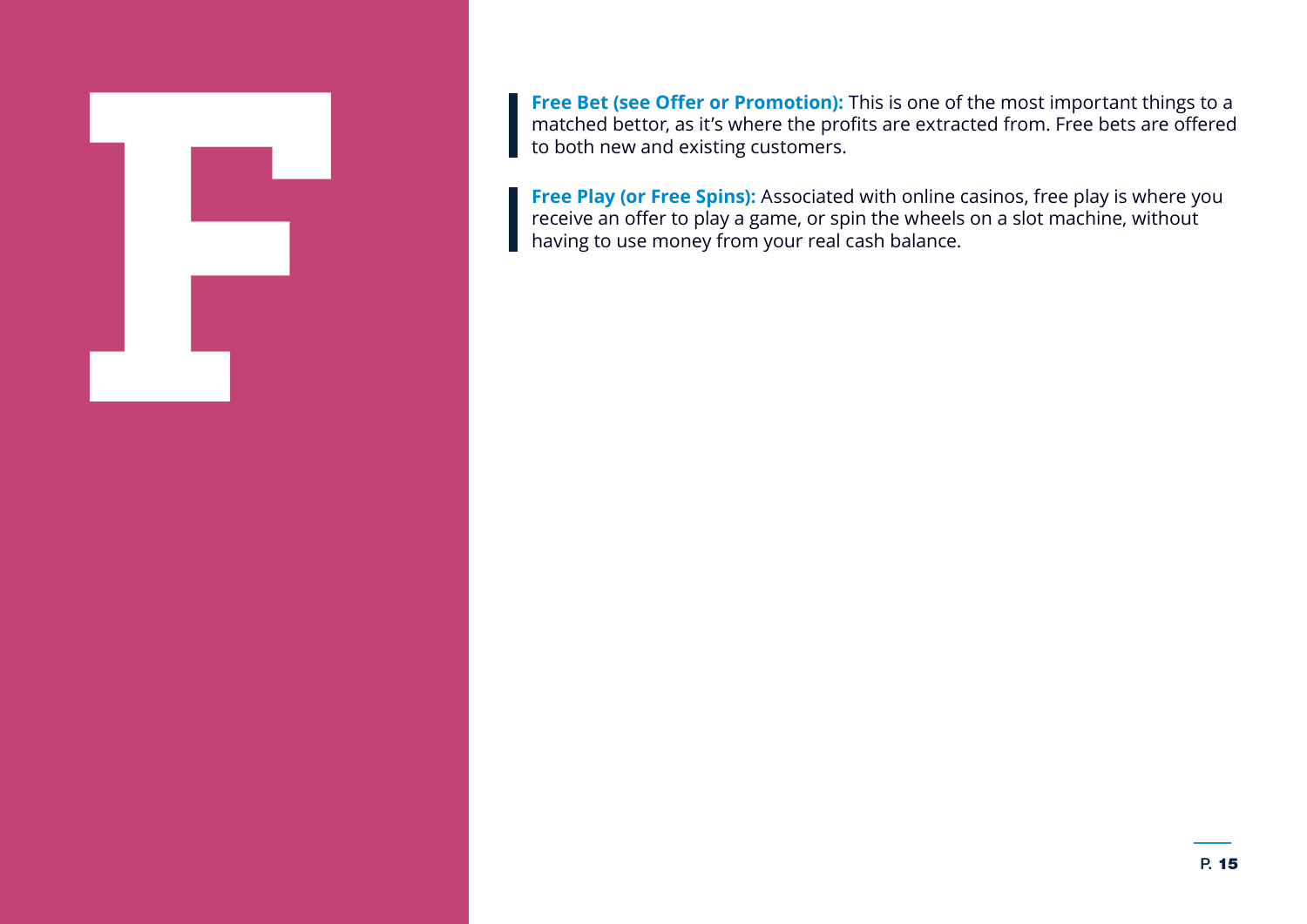

The outcome of the game is usually down to chance, so there is no guarantee that you will win. In fact, when gambling, you might leave with less money than you started with or nothing at all.

Gambling comes in many forms and can be done on or offline: betting on sports or events, casino games, lotteries, bingo, scratchcards, or card games (like poker and blackjack).

Although it's not a bad thing, gambling can be risky and can result in a loss of money. At OddsMonkey, we don't encourage gambling. Matched betting is a way of mitigating or eliminating the risks associated with gambling to ensure that you receive a profit, or at least don't lose anything.

If you do choose to gamble, remember to make responsible choices and never chase losses. If you're worried about a gambling problem, [please seek help and](http://www.whenthefunstops.co.uk/)  [advice.](http://www.whenthefunstops.co.uk/)

**Gnoming (see Multi-Accounting):** OddsMonkey does not condone or encourage gnoming.

**Goalscorer:** There are a few goalscorer markets you can bet on, like Anytime, First and Last. The promotion on offer depends varies according to individual bookmakers.

**Guaranteed Profit (see Lock In Profit):** Matched betting is a great way to guarantee a profit.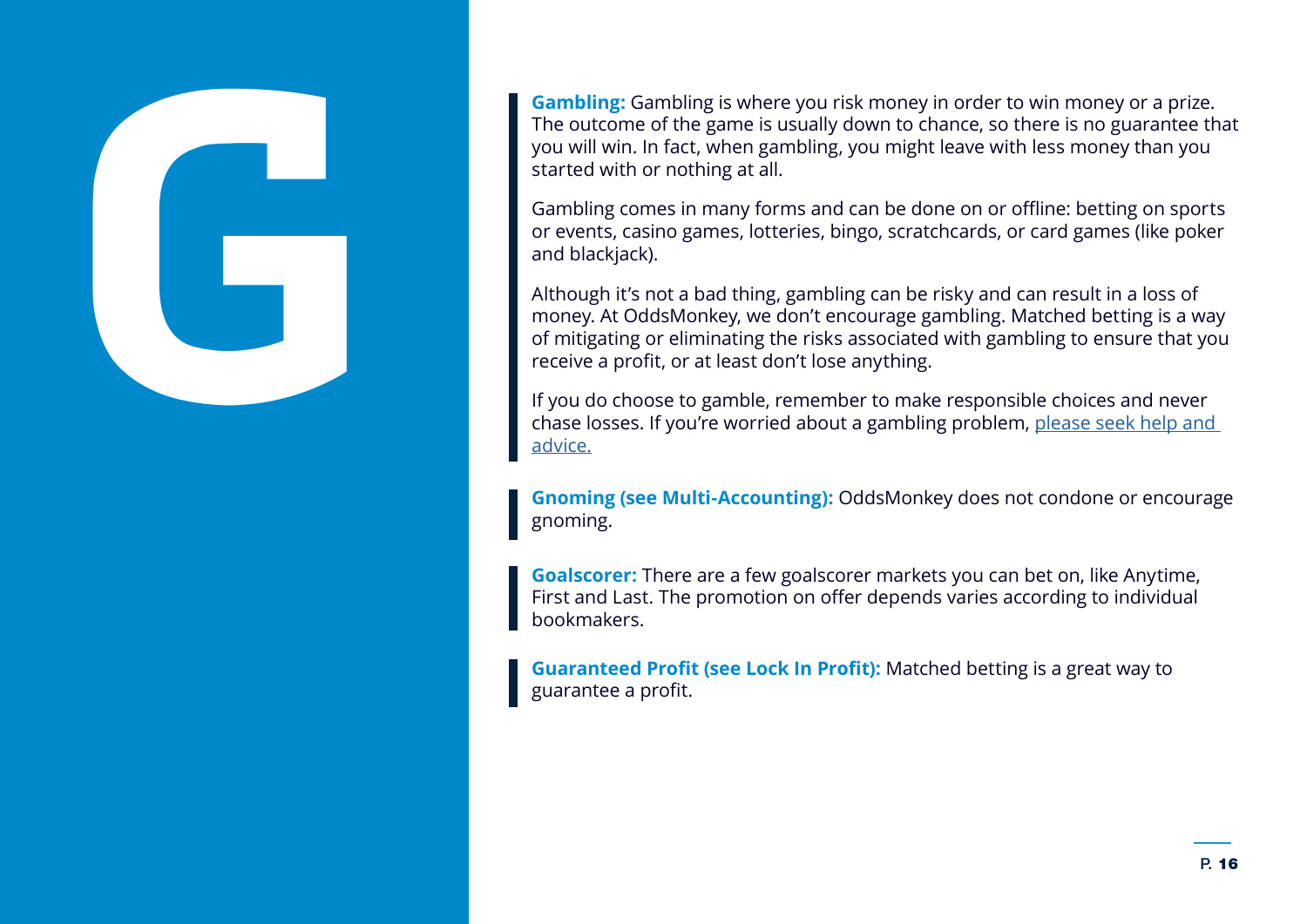

bookmaker, it means you are banned from taking part in their promotions - you will most likely have received an email saying that you will no longer be able to take part in any offers. The decision to gub a customer is usually made by traders and is often non-reversible.

There are a lot of theories circulating which claim to prevent gubbings, but the truth seems to be that they happen randomly, often without rhyme nor reason. If your account is gubbed (but not stake restricted), you can still use it for extra place or each way bets.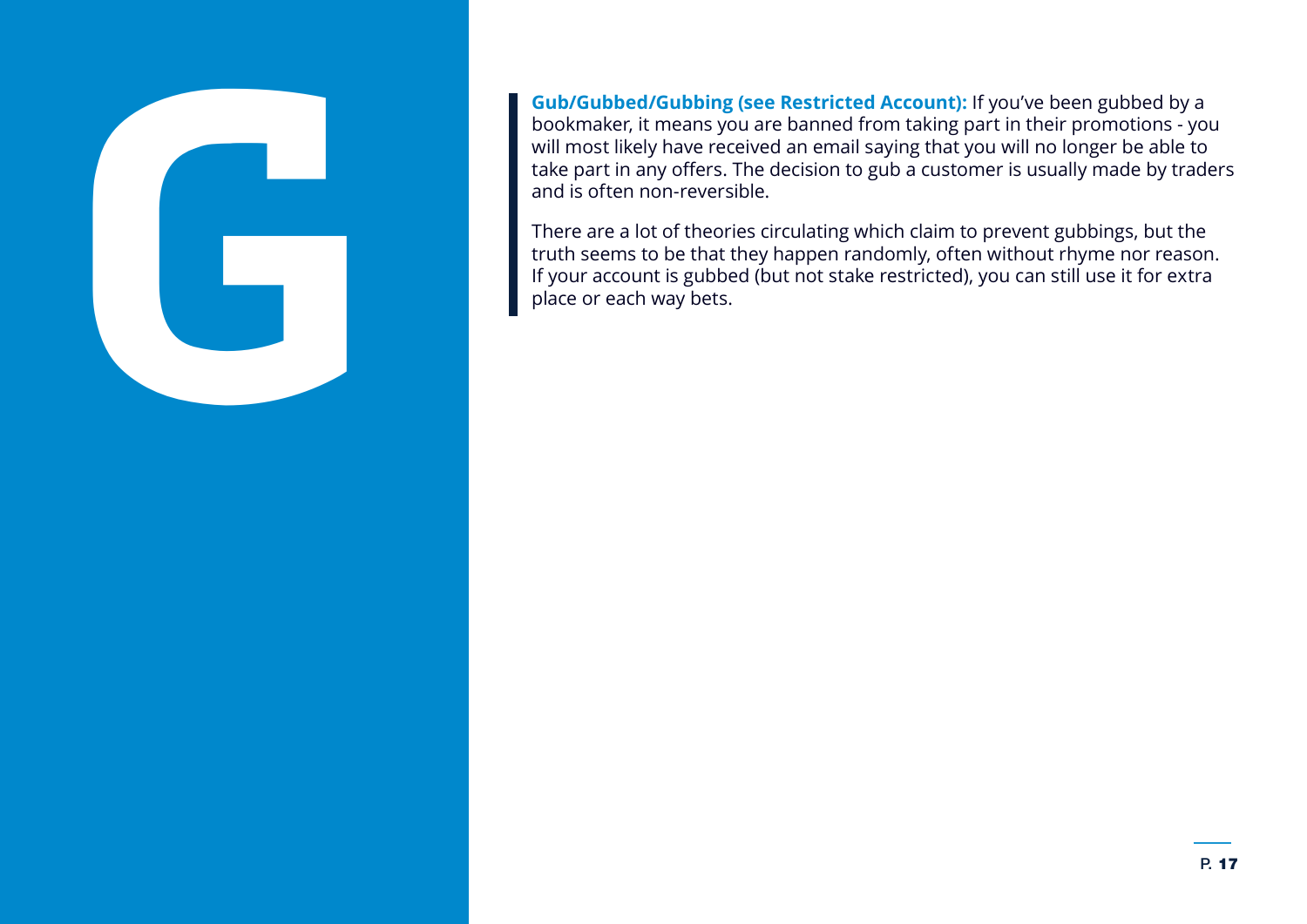

a more attractive betting proposition. In football betting, teams are awarded a number of points depending on their skill (also known as the "pointspread" or "line"). An advantage for one of the sides is given beforehand and applied to the final result of the game. In horse racing, a handicap race is one in which horses carry different weights. A better horse will carry a heavier weight in order to make the race fairer.

Two of the main handicaps you will come across in football are Asian and European. With an Asian Handicap, draws get refunded, whereas they are possible in European Handicapping.

**Home Team:** The team playing in its own town or stadium.

**Horse Racing:** Just one of the many, many sports you can bet on!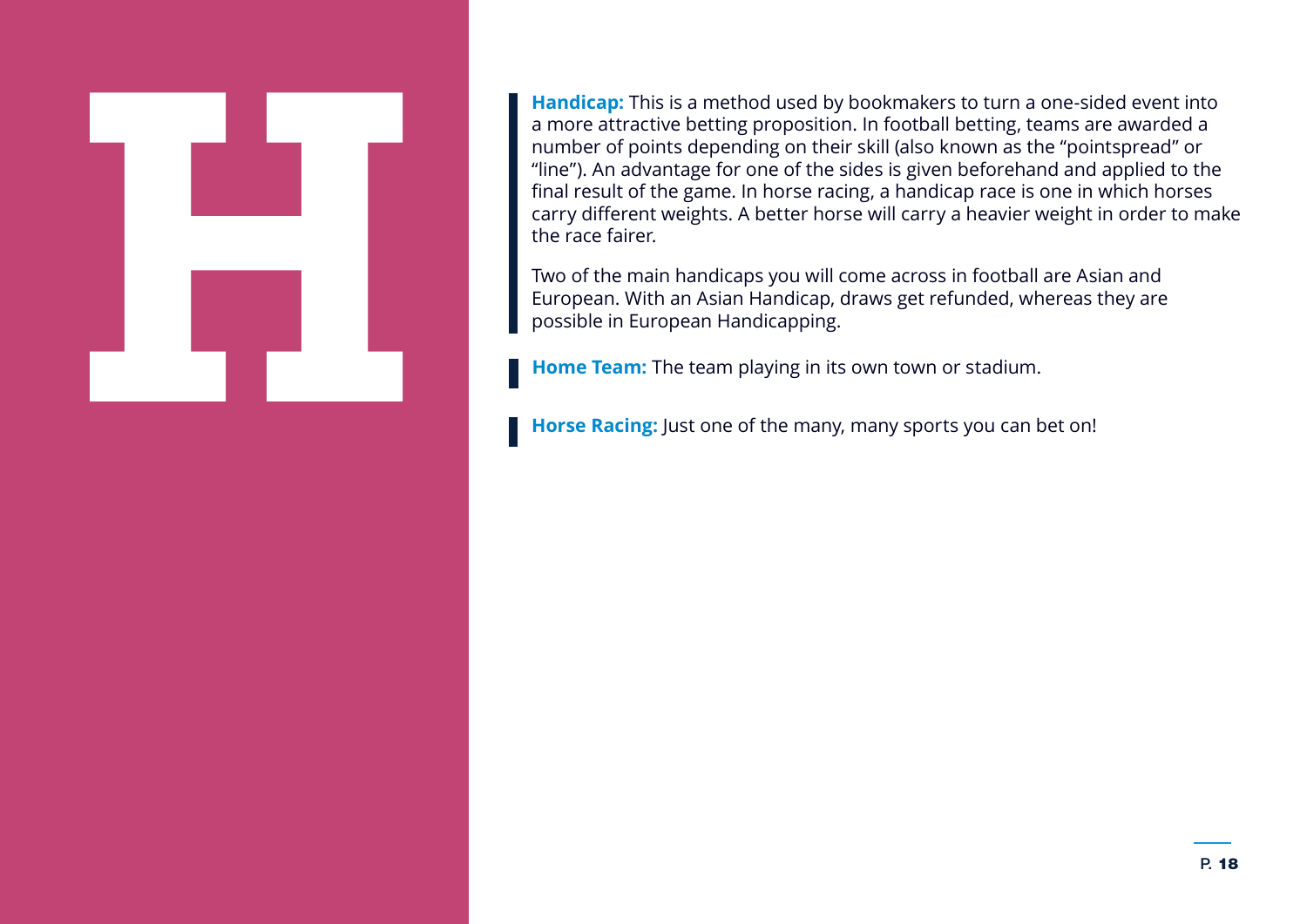**I Incentives:** For matched bettors, incentives take the form of bookmaker offers like free bets or free spins. They want to encourage you to keep betting with them and will offer you an incentive to do so. You can turn these incentives into money with OddsMonkey.

**Independent Betting Adjudication Service (IBAS):** An independent betting adjudicator which deals with any disputes which cannot be resolved between a bookmaker and a customer.

**Industry Starting Price (ISP):** The average of major bookies' SP odds.

**Injury Time:** The amount of additional time (usually a few minutes) added to the end of a football match at the end of each 45 minute half by the referee. It covers stoppages that took place during the match.

**In-play:** Betting during a live event e.g. after a football match has kicked-off.

**In-shop (see Emmulator):** Bets placed in a shop, rather than online. See the terms and conditions of individual offers.

**In the Money:** Depending on the place terms, this describes the horses in a race that finish 1st, 2nd and 3rd (and sometimes 4th) or the horses on which money will be paid to bettors.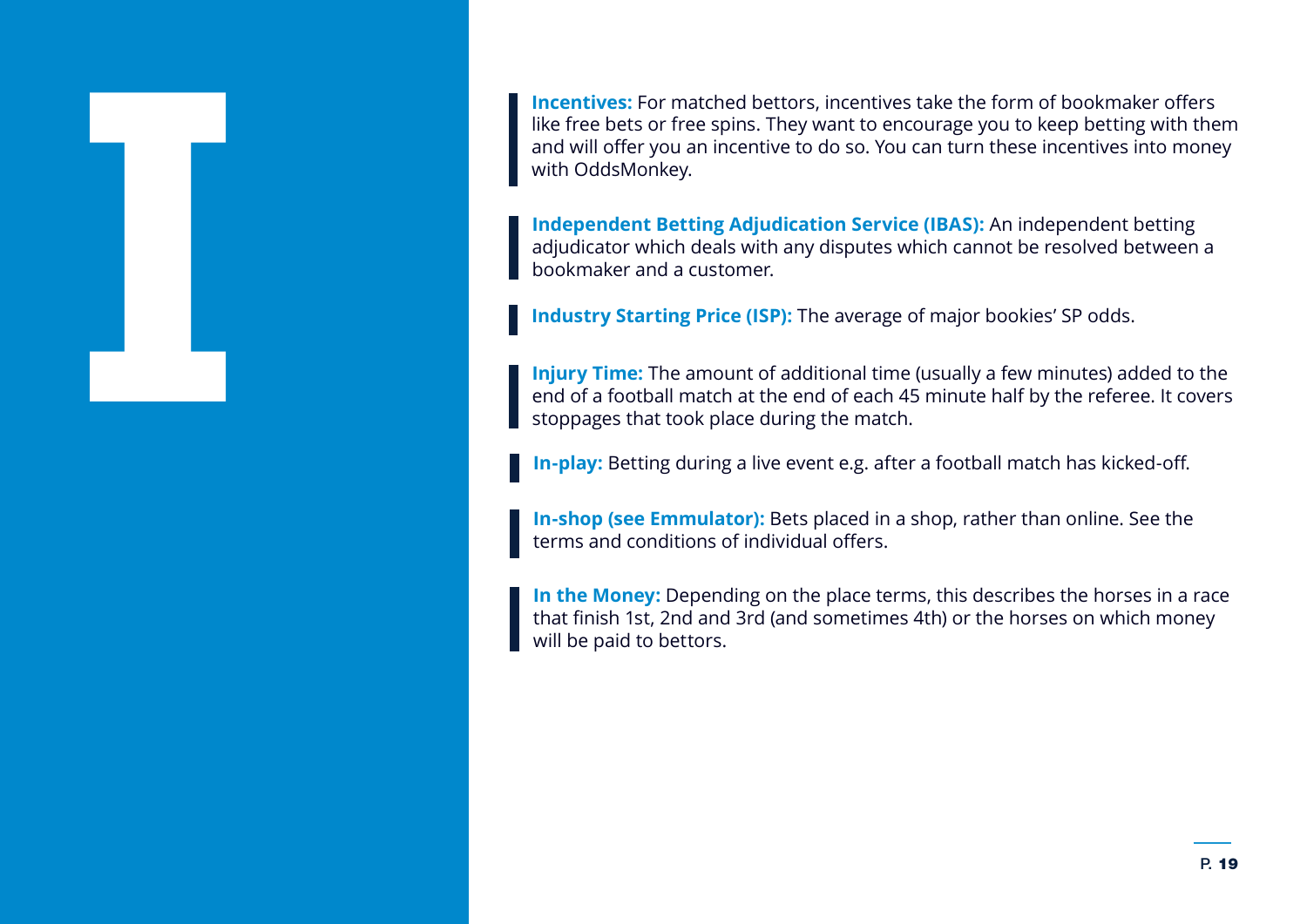

**Jackpot:** A cash prize in a casino game or lottery that may have accumulated over time so that it is a large amount when finally won.

**Joint Favourites (jt-fav) (see Favourite):** When two or more horses share the shortest price at the start of a race. Bets on the favourite will have the stake split:  $\blacksquare$  half on each of the two favourites.

**Jolly:** (see Favourite).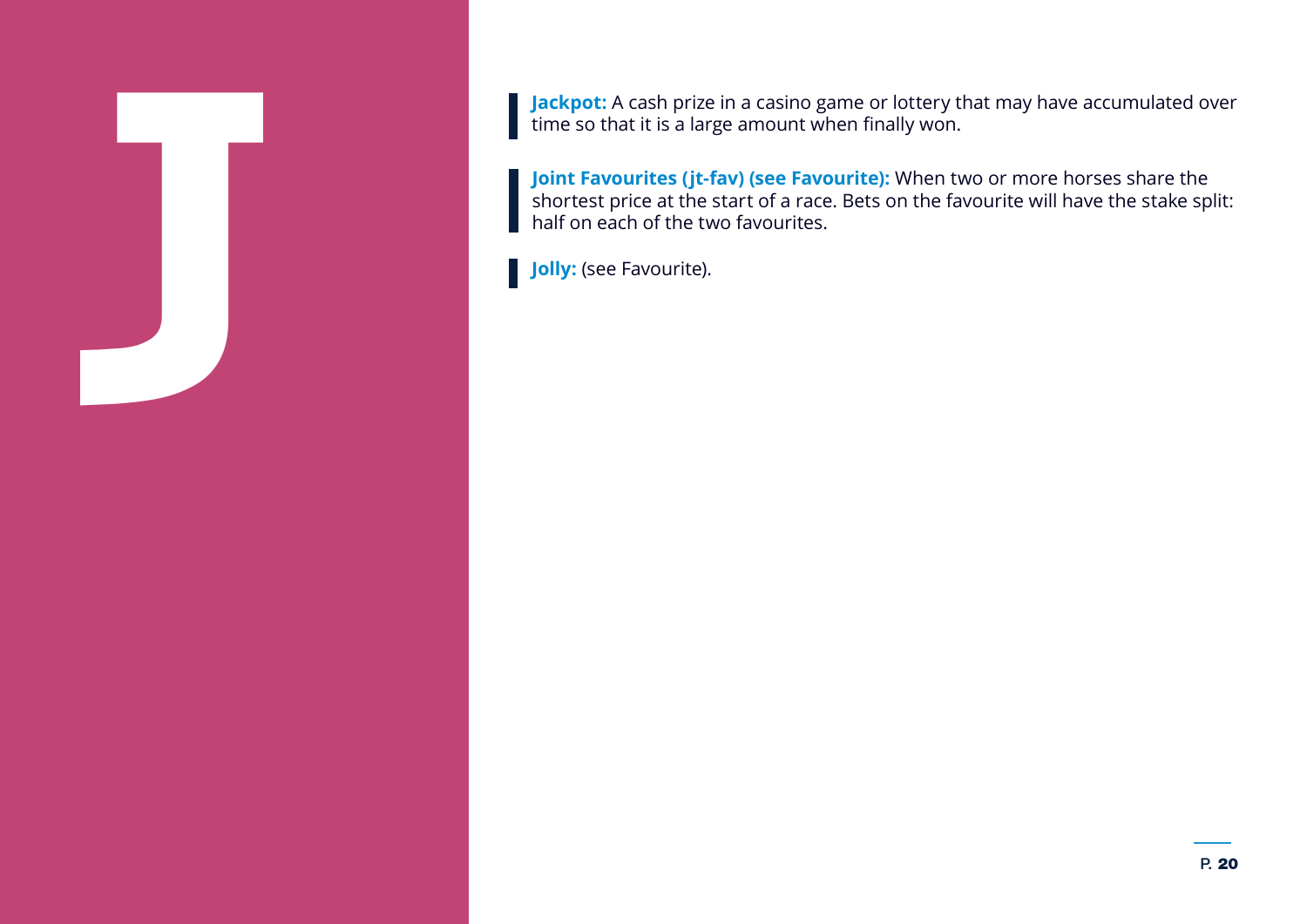

**Kick Off (KO):** Usually football - the start of the match.

**Knockout (KO):** Can either refer to the act of knocking someone out in a boxing match or a tournament in which the loser of each round is eliminated.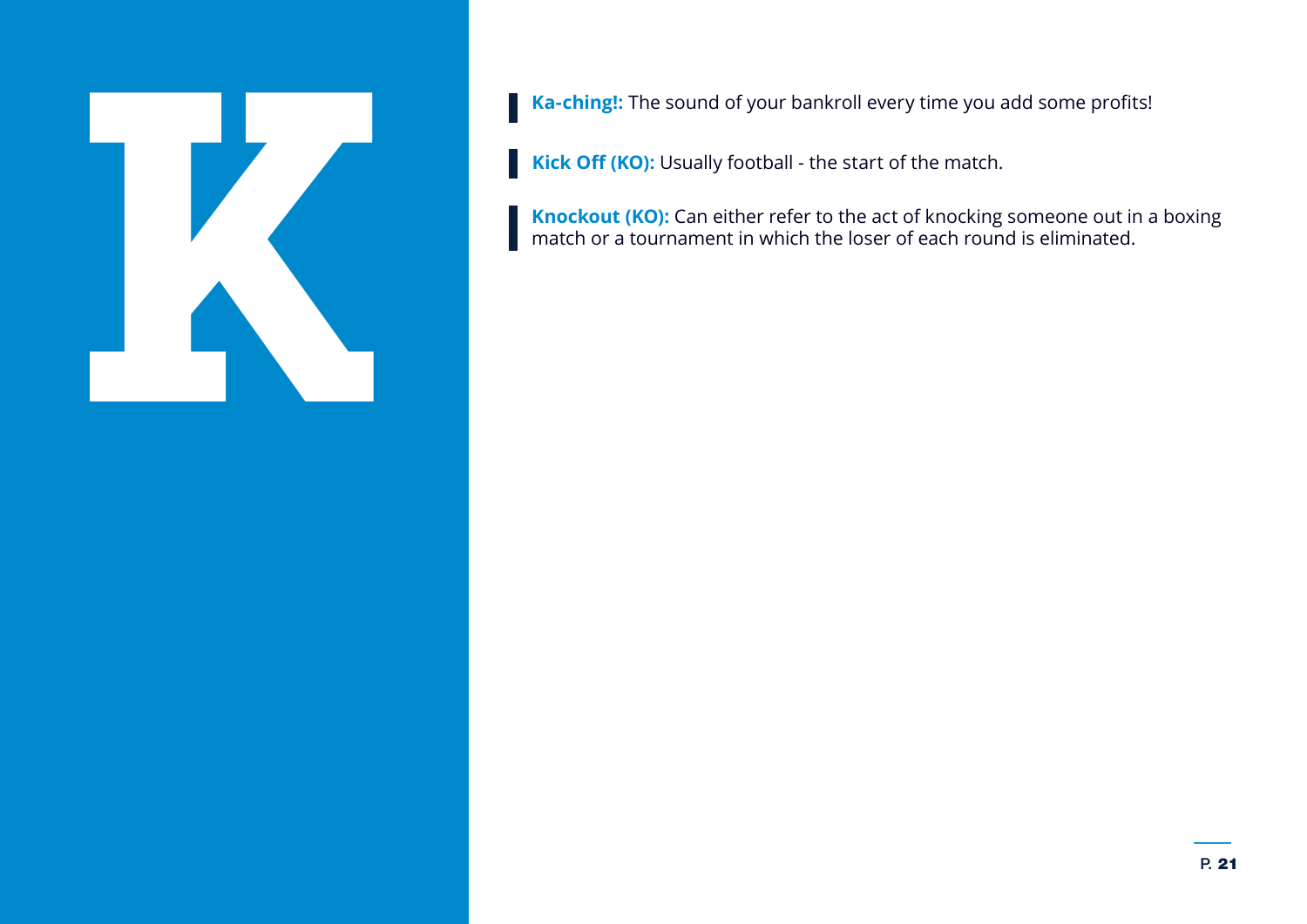

outcome not to happen. For example, "I bet England will NOT win" is a lay bet. Therefore, in normal gambling (not matched betting) if England lose or draw, you win the bet and take the winnings. However, if England win the match, you will lose your liability on the exchange. You can only place a lay bet on a betting exchange.

**Lay All at the Start (see Accumulator):** An accumulator method where all of the selections are layed off at the start as standard matches. Depending on the odds you go for, you will usually profit if the accumulator wins or more than 1 team loses. One of the key benefits of this method is that you know exactly what your maximum losses are from the start. Another is that you don't have to remember to lay any of the selections sequentially (which can also cause alarm bells at the bookmaker).

**Lay Sequentially (see Accumulator):** The key benefit of this system is that we have an estimate to our qualifying losses at the start and they are kept to a minimum.

In this method, we lay all of the selections sequentially (one after the other) and hope that one of the selections loses and the other 4 win, in order for us to get the refund. There are a few things we need to consider when using this method:

**Lay All Sequentially: Lock In Profit (see Accumulator):** This method allows you to guarantee yourself a profit from laying selections sequentially (one after the other) by laying against the value of the insurance. It doesn't matter how many of the legs win or lose, the profit is still guaranteed.

The AccaMatcher is set up so that the bonus you should receive if 1 leg of your accumulator loses, is taken into account.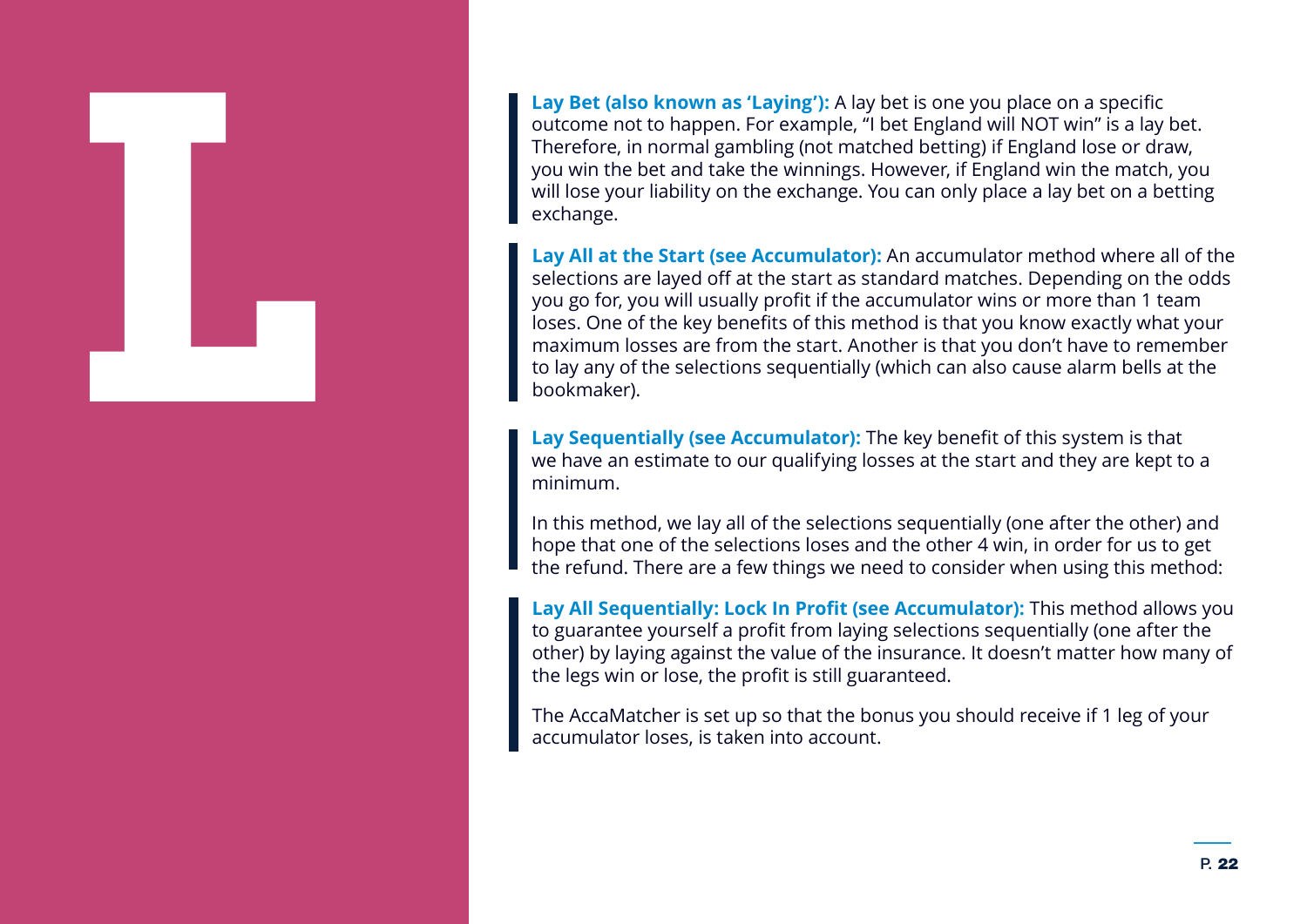

bet, you will always be given a liability. Liability is the amount we will need in our exchange to cover our lay stake, essentially it is the amount that you stand to lose in the exchange if your lay bet loses. Remember, this is only lost from the exchange, your lay bet losing means that your back bet has won leaving you with only a small qualifying loss.

**Licensed Betting Office (LBO):** An official agency that possesses a legislative permit and acts upon the rules set by the Betting, Gaming and Lotteries Act 1963.

**Liquidity:** Liquidity is the amount of money available in the market for you to bet with. For example, the calculator is advising you to lay £10 on a selection, but there is only £8 in the market, your bet will only be partially matched. If there is more than £10 then there is enough to get your bet matched. This is why we always advise sticking to high profile sports events, leagues etc. You can check the availability in the market on Betfair by looking underneath the market odds.

You must always make sure there is enough liquidity in the market before you enter your bet to ensure your bet gets matched fully, this is why we always advise betting on high profile events.

**Live Chat:** This is a feature available on a lot of bookmaker websites where you can instant message the support team if you have a question or want to double check the terms and conditions of a bet.

**Lock In Profit (see Guaranteed Profit):** Matched betting is a great way to guarantee a profit.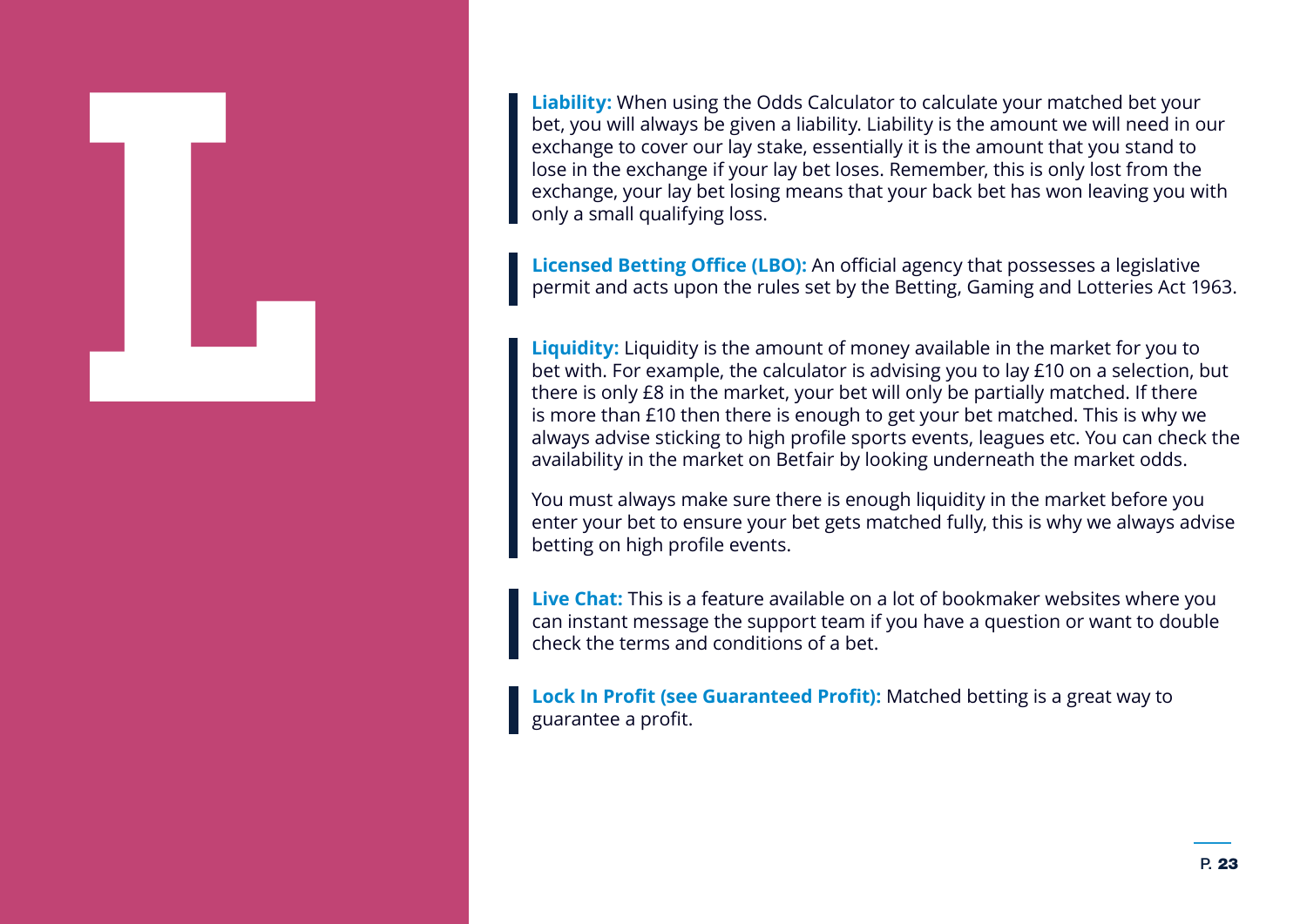

as in a wall, for looking through, for admitting light and air, or, particularly in a fortification, for the discharge of missiles against an enemy outside", or "a means or opportunity of evading a rule, law".

Loopholes can be used to get past wagering requirements in many casino games. As a general rule, most casinos will match a deposit of around 100%, but then give strict wagering requirements of around 50x or more, before you can withdraw the funds. This is not a risk-free way to make money as you can lose. Only attempt a loophole if you are comfortable with the amount that is at stake.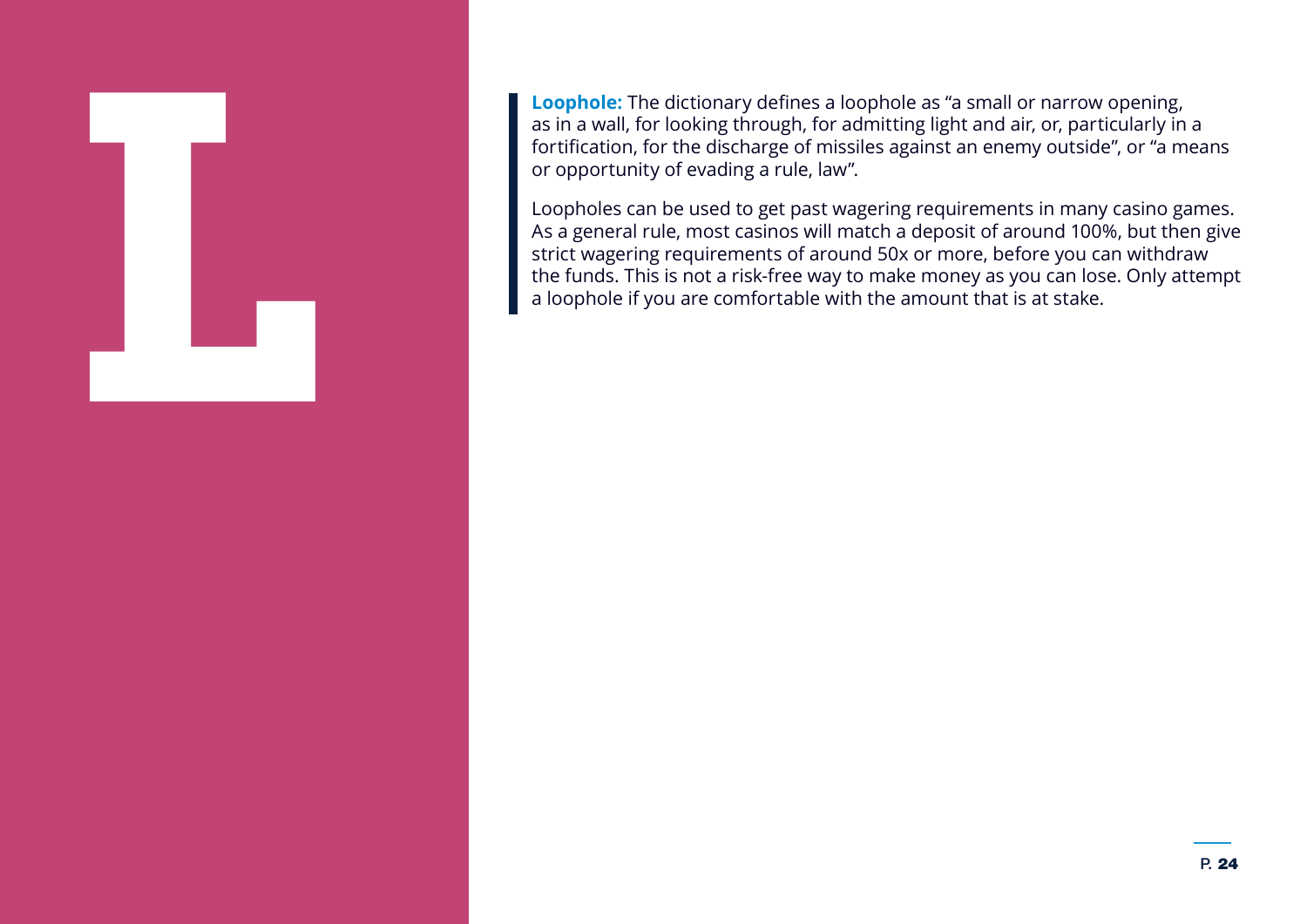

available on every single match, game or event. Popular betting markets include winner (home, draw, away), over/under, correct score, first goalscorer, half-time result and many more.

**Matched Betting (also known as back or lay bet matching or double betting):**  A betting technique used by individuals to profit from the free bets and incentives offered by bookmakers. Matched betting is practically risk-free, as it's based on the application of a mathematical equation, rather than chance.

**Min Stake/Max Lines or Max Stake/Min Lines:** Casino strategies.

**Mobile-Only (see Emulator):** This type of offer can only be used if you bet via your mobile; bets placed via a desktop computer or laptop will not be eligible for this promotion. Always check the terms and conditions before you bet any money.

**Moneyback:** A type of offer from a bookmaker where all losing bets will be refunded if a predetermined event happens in a sporting event. Sometimes customers will receive their initial stake back and other times, they'll receive a free bet to the value of their stake. This is great news, especially when that 89th minute goal just cost you a winning bet.

**Mug Betting (also known as Mug Punting):** Some matched bettors believe that there are ways to prevent account restrictions which imitate the betting styles of mug punters or 'normal' bettors. Strategies include: frequently betting on the same team (to make it look like it's your team), betting on popular events, heading into the casino and placing accumulator bets. Because this is matched betting, you're only wanting to look like a regular punter and so you'll still need to lay off any bets you place.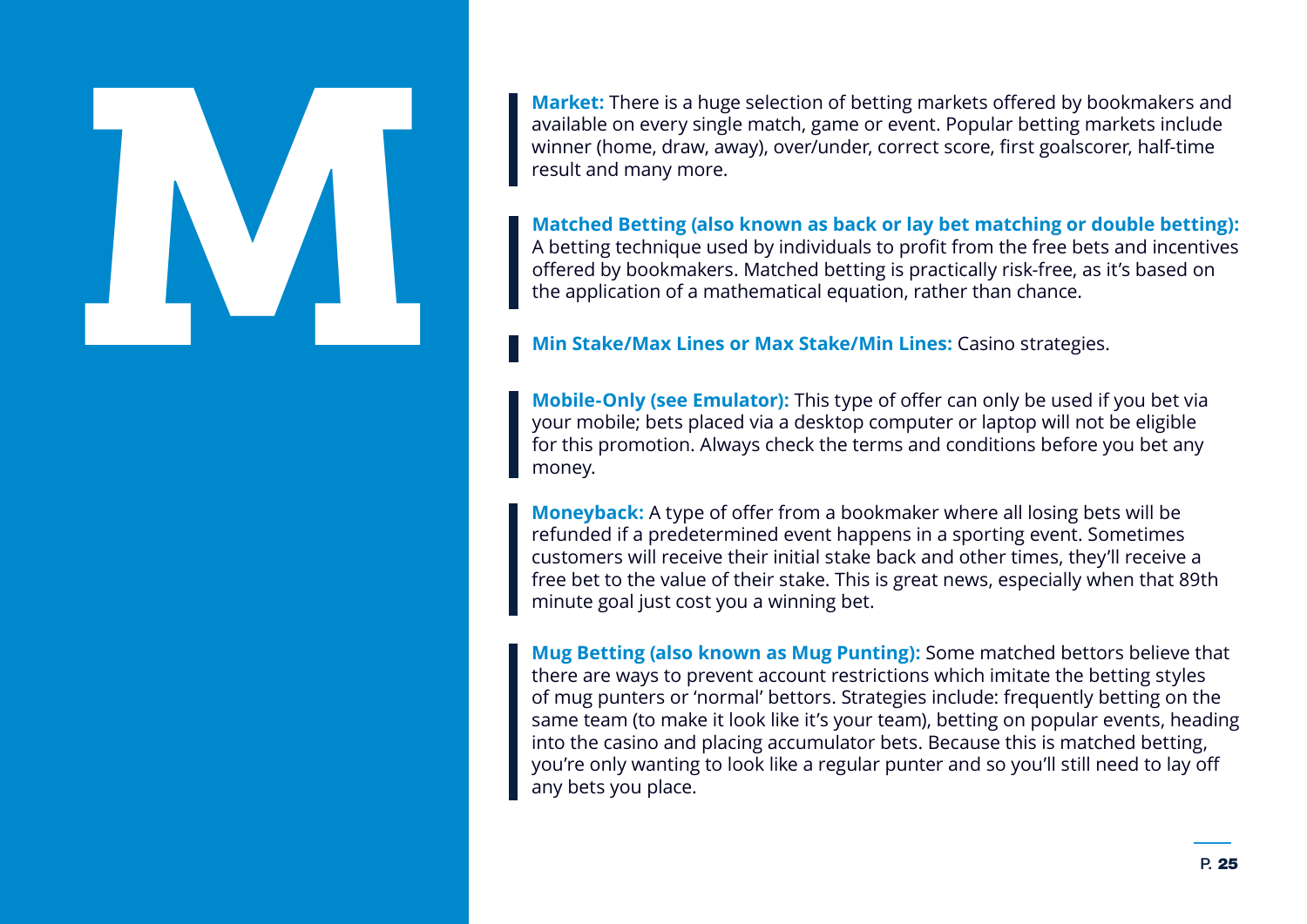

**Multi-Accounting (also known as Gnoming):** The practise of opening and running more than one account with the same bookmaker. By gnoming, a user is able to receive free bets and promotions at a greater frequency and lock running more than one account with the same bookmaker. By gnoming, a user is able to receive free bets and promotions at a greater frequency and lock in greater profits with matched bets. In short: the practise of gnoming is absolutely not allowed. There is debate over whether multi-accounting is illegal – it is fraudulent behaviour, which is why every single bookmaker is against it and it's also why absolutely no site can recommend doing it. A large number of bookmakers don't even allow more than one person in a household to receive promotions. This means that, for the most part, only you can be the matched bettor in your house. No partners, children, flatmates etc. allowed.

OddsMonkey does not condone or encourage gnoming and as such will not tolerate discussion in the Community.

**Multiples / Multi Leg:** A bet involving more than one selection (such as a Double, Treble or Accumulator). Double and trebles are popular wagers for football match betting. Often, the only limit to the number of selections included within an accumulator bet is the bookmaker's maximum allowable payout on one bet.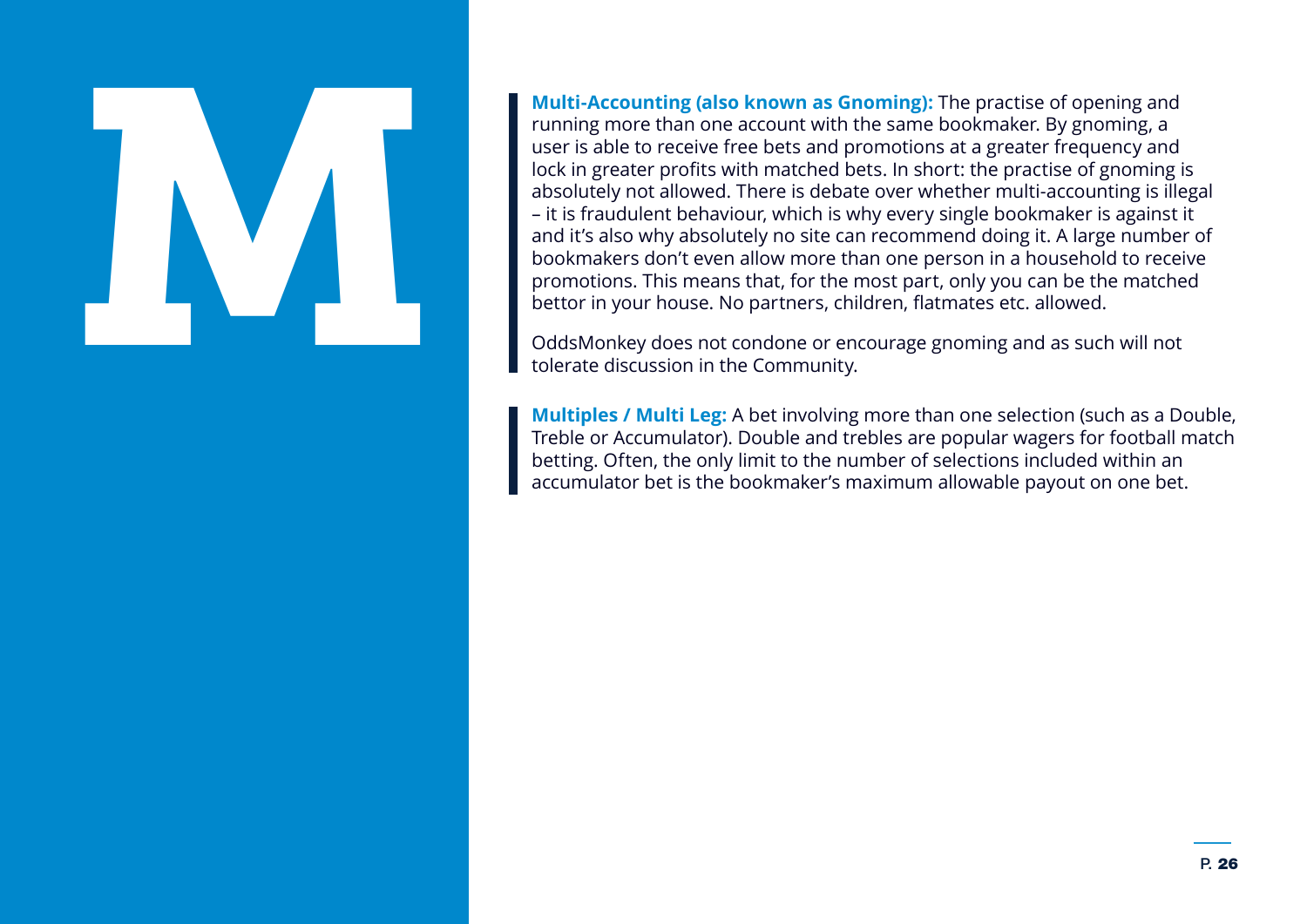

racing correspondents and tipsters nominate as their strongest selection of the day or meeting.

**National Football League (NFL) (also known as American Football):** A sport that can be bet on.

**Neteller (see Payment Options):** An online payment provider (e-wallet) that allows payments and money transfers to be made through the Internet. Neteller is accepted by most of the main online bookmakers but be aware that depositing via this method may result in you not being eligible for certain promotions. Check the terms and conditions first.

**New Account Offers:** (see Sign Up Offer or Welcome Offer).

**No Lay (see Accumulator):** This method may look like straight punting but it's not, as there is a bonus attached to the bet, which gives it a positive expected value. The key benefit of using the no lay method are that you don't have to sit waiting for matches to finish, you can check back after the matches have all finished. The downside is that you can also potentially lose our full stake. However, over time you will profit from this method.

**Non-Runner:** In horseracing, this is a selection that does not take part in the race or event for which it was entered. How your bet is handled in the case of a nonrunner will depend on the bookmaker or type of bet placed. For example, some bookies will void your bet and refund your stake. If another selection in an event you have bet on becomes a non-runner, then prices for the remaining selections may need to be reduced to reflect their chances of winning an event. Please see Rule 4 for more information.

**Normal mode:** A mode on the OddsMonkey calculator which calculates the profits of a normal bet (not free).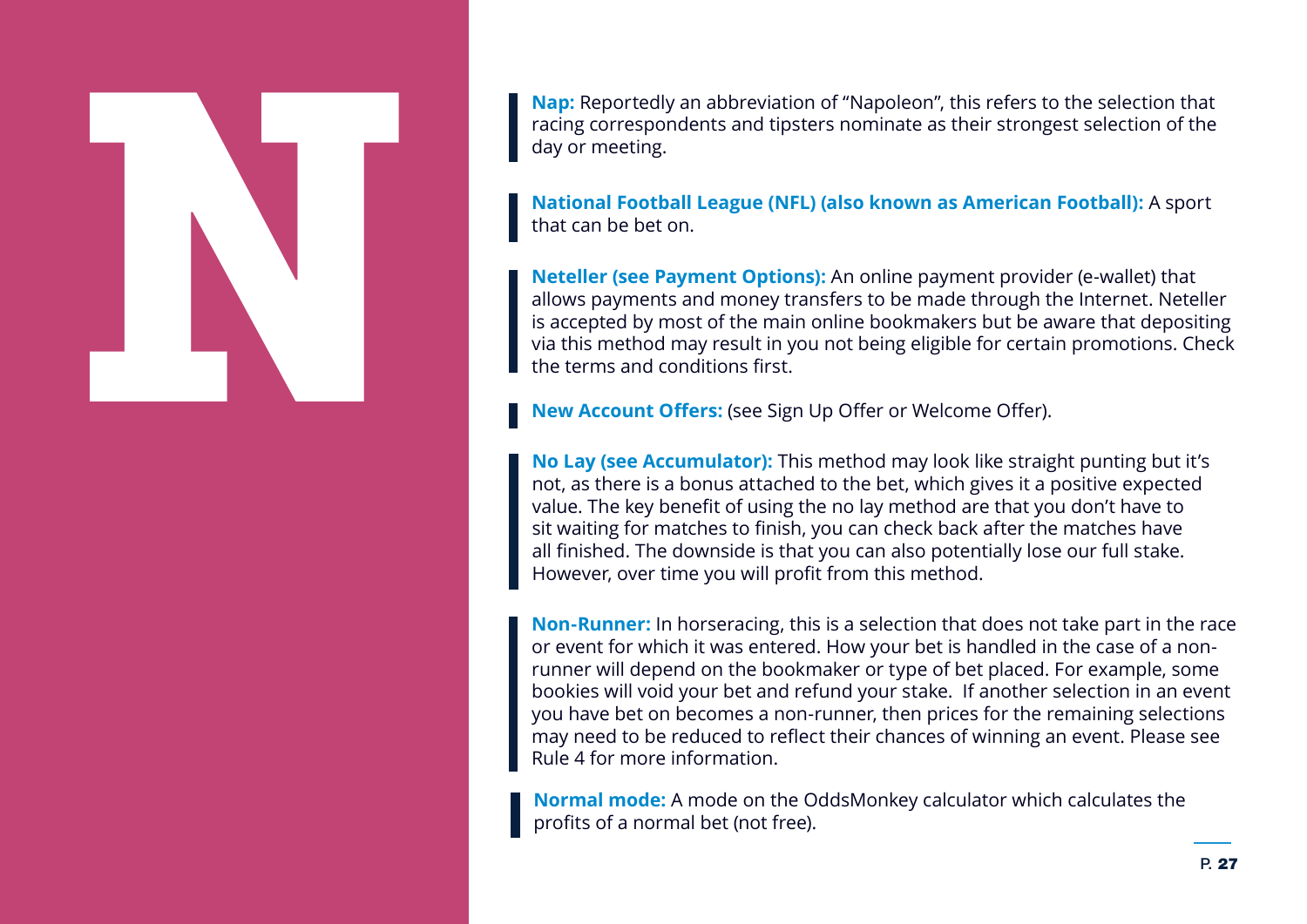

meaning that should the bet win, for every unit staked, you would receive 10 in return (plus the original stake back). 'Evens' means even money e.g. winnings would be exactly the same as the stake (plus your stake back), whereas a shorter odds price such as 1/2 indicates that for every £2 you stake, a successful outcome would result in a £1 profit.

**OddsMatcher:** The cornerstone of OddsMonkey and the UK's original piece of matched betting software. This essential tool compares over 90 bookmakers with 4 betting exchanges, finding the best odds and saving matched bettors heaps of time and effort. Real time information which can be filtered by sport, market, bookmaker or betting exchange to help customers maximise their profit in the minimum time.

**Odds Matching:** What matched bettors do to find the closest and best odds possible in order to extract value and make profits.

**OddsMonkey:** An awesome matched betting website which provides fantastic tools, exceptional expertise and first rate customer service and support.

**Offer (see Free Bet or Promotion):** A bookmaker promotion that can take many forms and is available to matched bettors at all levels. For example, welcome or sign up offers are used to encourage new customers to open an account with an online bookmaker. This would look something like this: Bet £10, Get £10.

**Ongoing Offers:** (also known as Reload Offers)

**Opt In:** This is usually an option given to those opening an account with a bookmaker. Tick the box to receive emails containing offers and promotions, otherwise you might miss out!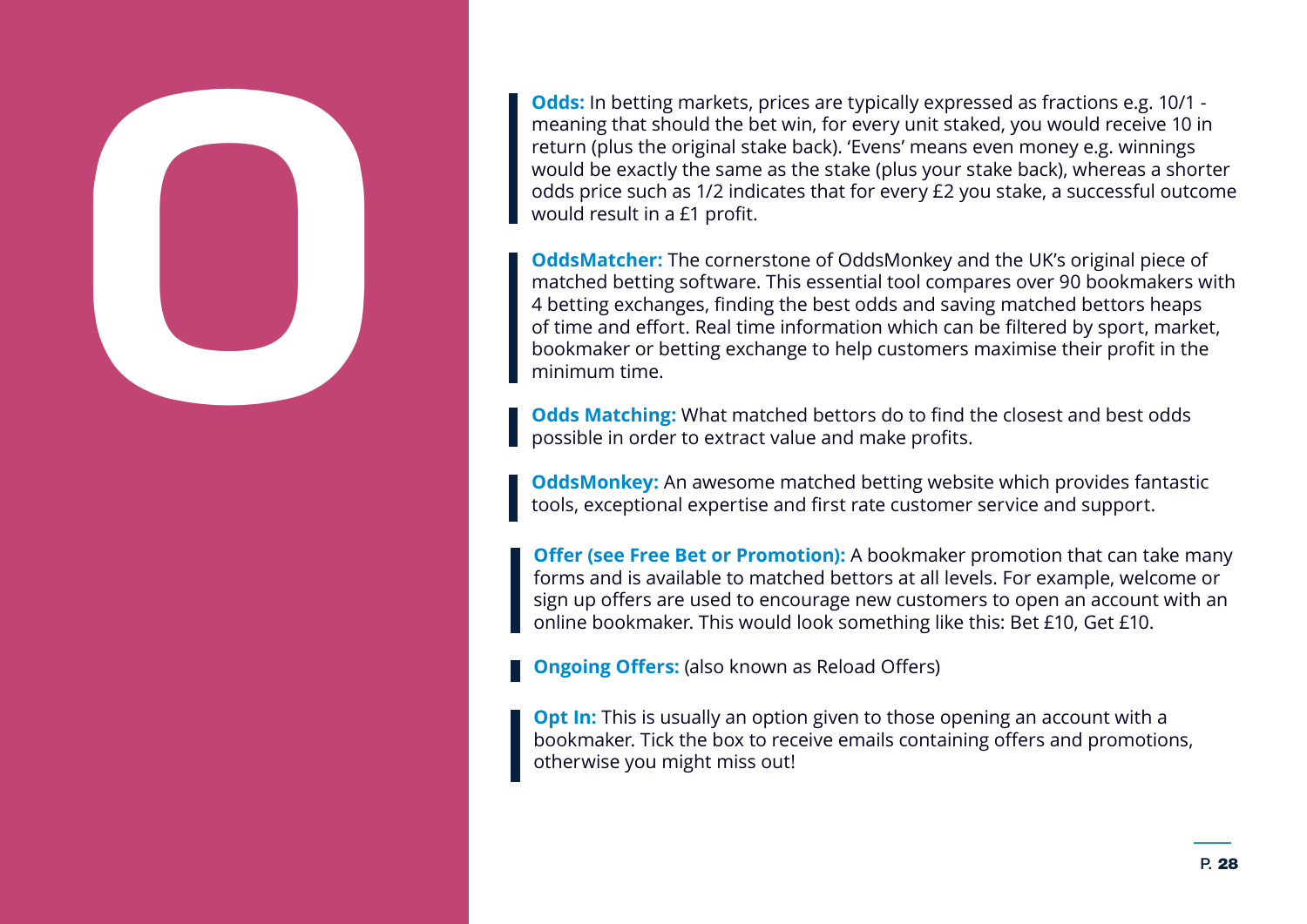

sporting event and usually found at lengthy odds.

**Over/Under (also known as Total Goals Betting):** A commonly available over/ under bet in football is over/under 2.5 goals. By introducing a decimal, this removes the possibility of a draw, leaving only two possible outcomes. Sometimes extra outcomes are added, but this depends on the bookmaker.

**Overlay:** A technique used to ensure a risk free bet for the next race if a horse wins. Lay more at the exchange so you break even if your horse doesn't win. However, if your horse does win, you pay out more at the exchange. This is alright because you will have a free bet for the next race so you can make it back.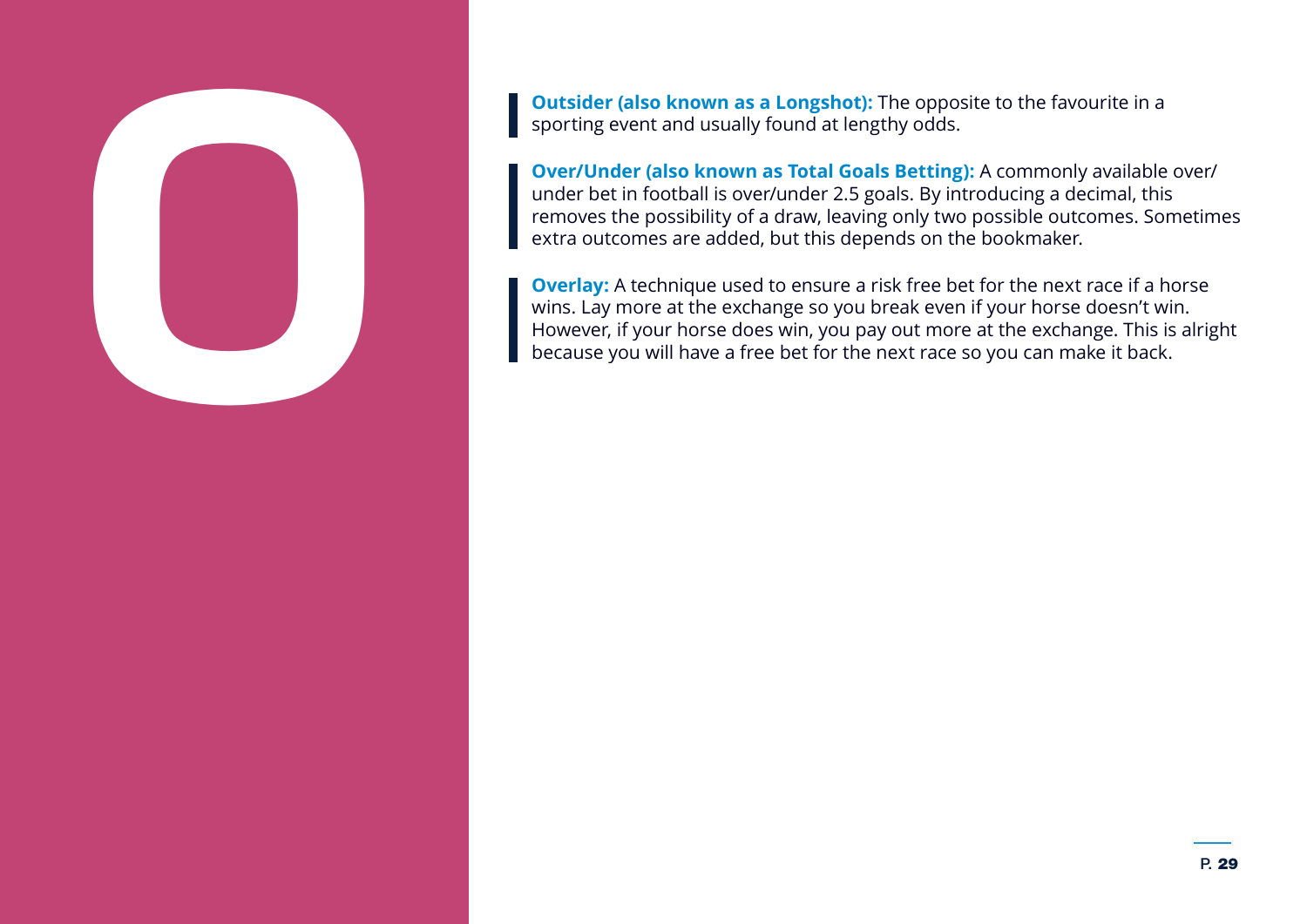

odds.

**Partially Matched (see Unmatched Bet):** Always check to see that there's enough money (liquidity) in the market at the betting exchange when you lay your bet. The exchange will show you the amount of money available to lay at these odds. If it says there's £10 available but you need to lay £15, this means that your lay bet is only partially matched. The easiest way to make sure this doesn't happy is to only bet on high profile events, like the Premier League, for example.

**PayPal (see Payment Options):** An online payment provider (e-wallet) that allows payments and money transfers to be made through the Internet. PayPal is accepted by most of the main online bookmakers but be aware that depositing via this method may result in you not being eligible for certain promotions. Check the terms and conditions first.

**Payment Options (see PayPal and Skrill):** The way you can deposit and withdraw funds depends on the bookmaker or betting exchange. Some accepted payment methods are credit/debit card, Skrill, PayPal and Neteller. Just a little note for when you decide to upgrade to OddsMonkey Premium: we accept card, PayPal and Skrill payments (and a 30 day money-back guarantee).

**Price Boost:** Where a selection's price is improved for a set period of time, bettering the value offered by the original price stated. For example, a horse might be priced at 3/1, but then offered at 4/1 for a short period of time.

**Profit:** The money you can make as a matched bettor. The size of your profit depends on the amount of time spent matched betting, the type and number of offers completed, your size of float and the methods you use (eg: each way matching, dutching, etc)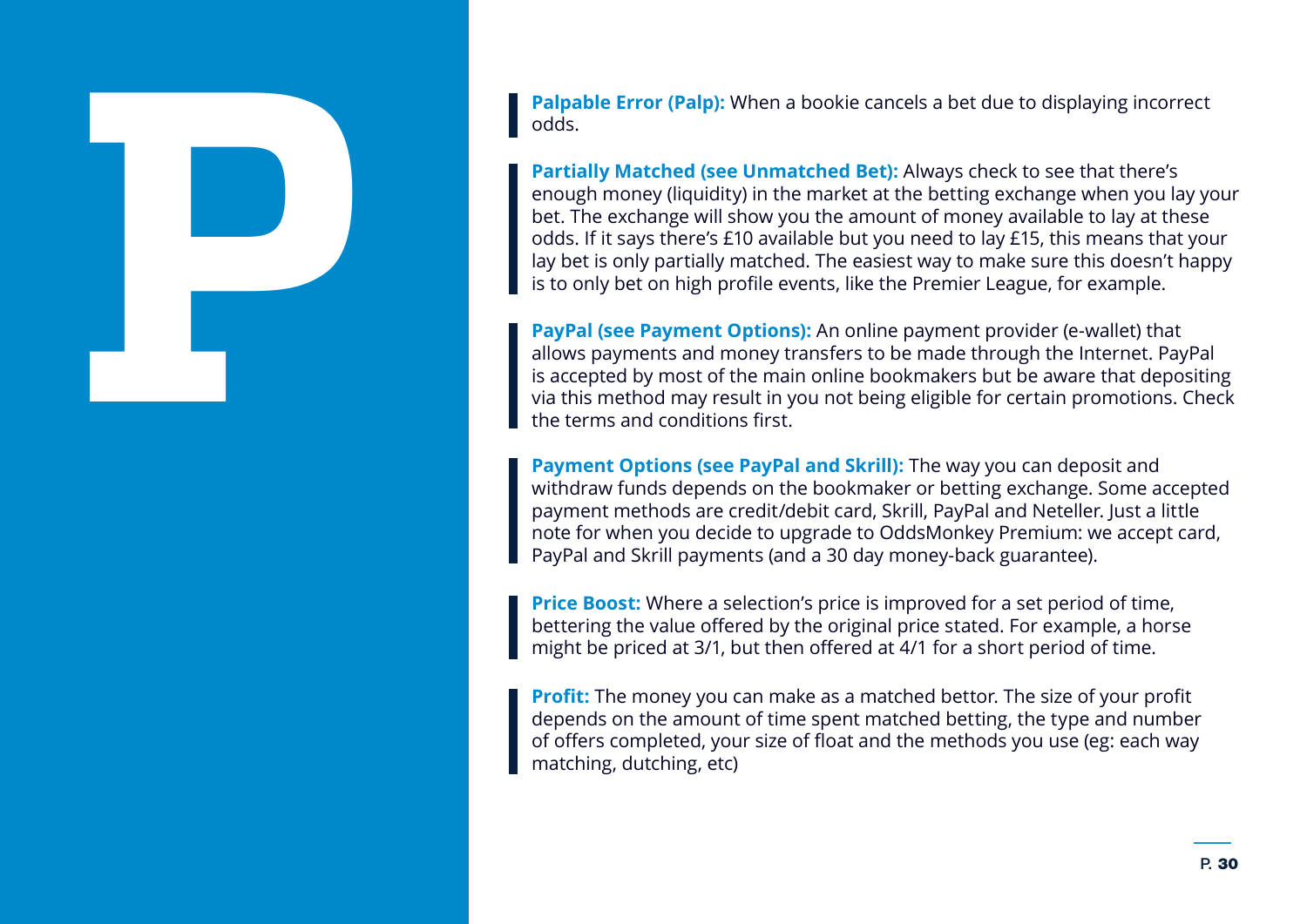

**Punt (see Mug Betting):** A gamble.

**Punter:** This is a (UK) term used for someone who gambles (betting without eliminating the risk through matched betting).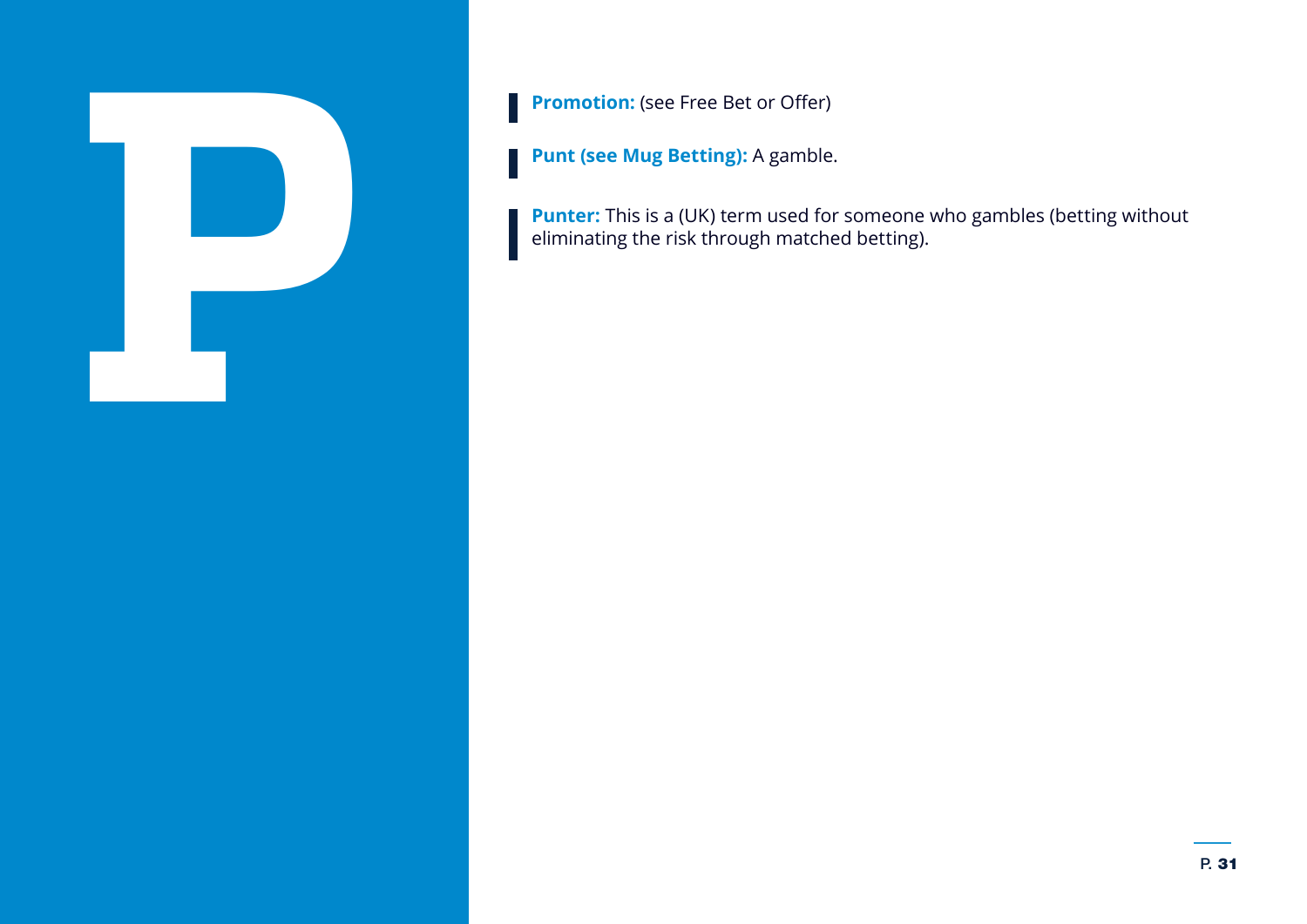

**Qualifying Bet:** A bet that is placed with a bookmaker in order to unlock a free bet of a larger amount.

**Qualifying Loss:** A small loss that is usually made on the qualifying bet. Try to keep this to under £1 and remember that the profits from your free bet will more than make up for this in the next stage of your matched bet.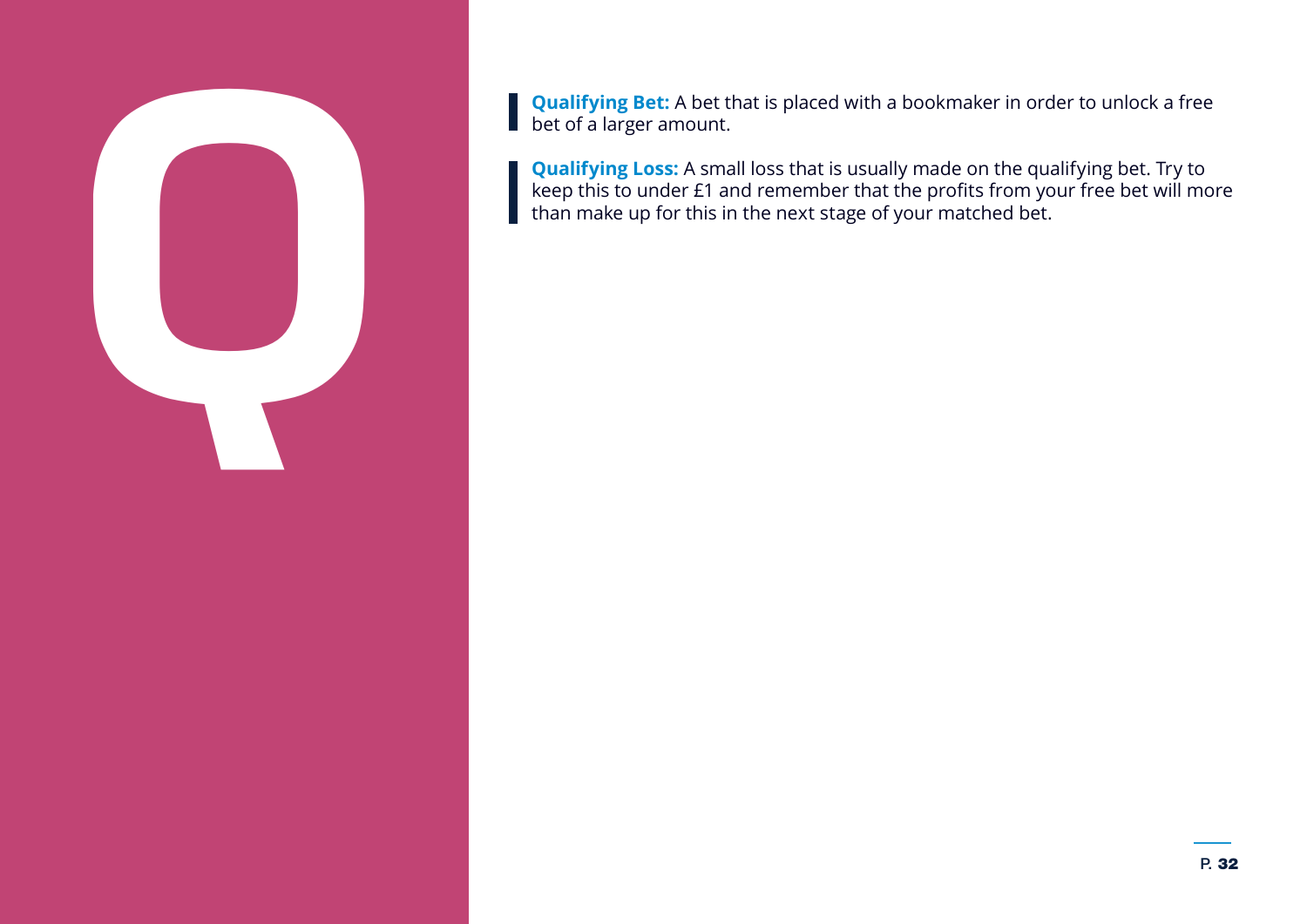

and more profitable with OddsMonkey's RacingMatcher. To speed things up, races with refund offers are pre-filtered with the maximum stake for the bonus clearly highlighted. Selections are automatically filtered for the race. For example, for the Bet365 offer which requires a horse to win at odds over 5.0, the Racing Matcher won't show any selections under 5.0.

RacingMatcher also takes the maximum bonus stake possible and calculates your lay stake and qualifying loss, making it easy to quickly identify a bonus opportunity and compares the three main betting exchanges (Betfair, Smarkets and Betdaq) so that you can guarantee the best possible match.

**Refund:** A type of bookmaker offer where your initial stake is refunded if the bet loses. This can either be refunded as money or as a free bet, so remember to check the terms and conditions first.

**Reload Offers:** Your matched betting journey doesn't begin and end with new account offers. Reload offers are available to existing customers, usually when a qualifying bet is placed. OddsMonkey lists all of these offers in our Daily Offer Calendar and you'll usually see them pop up in the Community, too.

**Request a Bet (RAB):** An innovative market where the customer decides what they want to bet on in a match. Offered by a few bookmakers, you can also choose to accumulate goals, cards or corners into one single bet.

**Restricted (see Gub/Gubbed/Gubbing):** From time-to-time, you may find that you are only limited to the amount that you can stake when betting or are no longer able to take part in promotions. This will be a decision made by the bookmaker and is usually their final word on the subject. Try to look after your accounts - they're probably your most valuable assets as a matched bettor.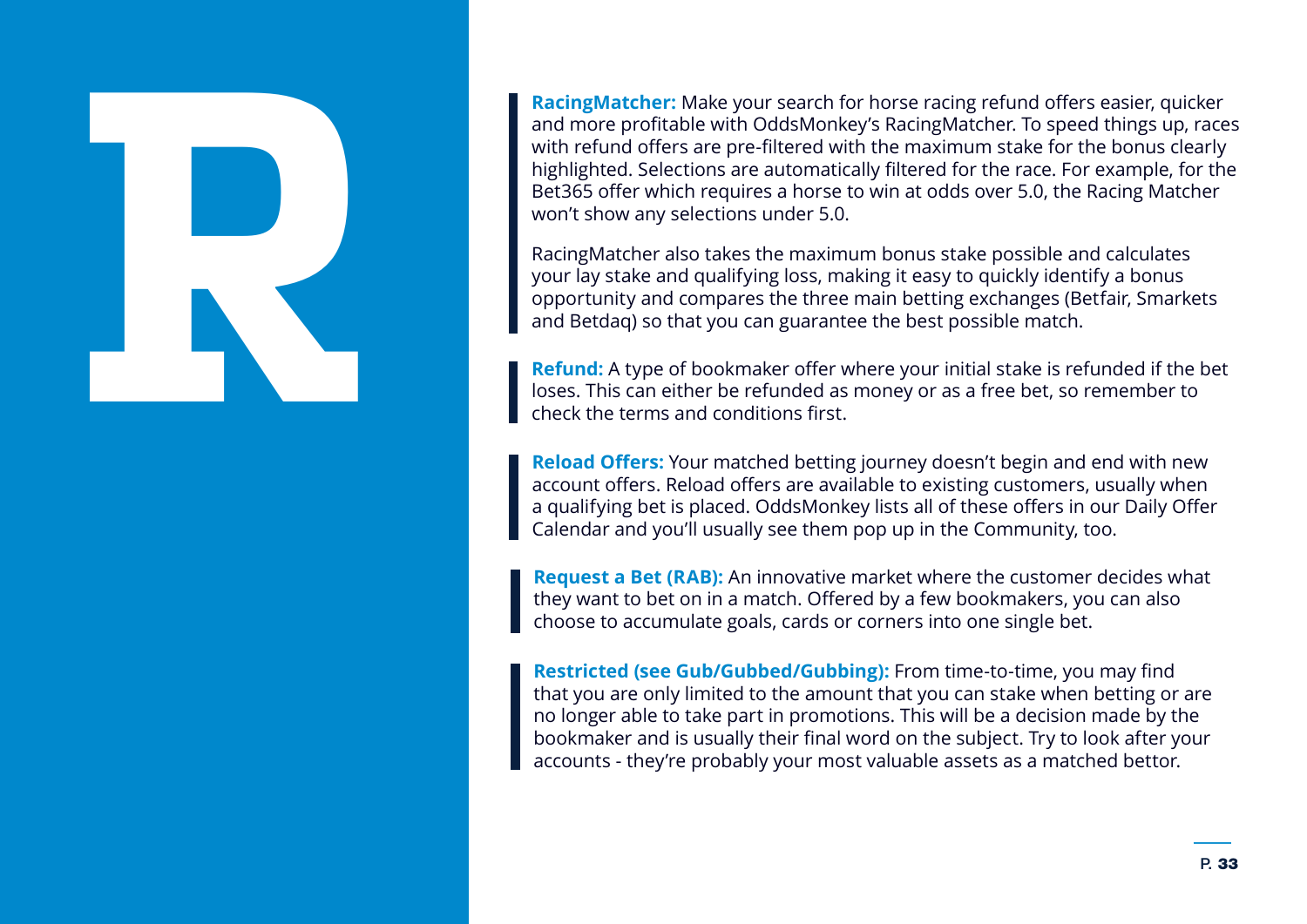

including the stake being returned. Winnings + Stake = Returns.

**Risk-Free (see Matched Betting):** Matched betting in a nutshell! With gambling, you bet an amount of money and if the bet wins, you win more back. However, if it loses, you lose your money. With matched betting, you eliminate the risk of losing your money by matching your back and lay bets and using the free offers offered by bookmakers. As risk-free as the strategy is, when the potential for human error exists, we can't guarantee that it's 100% without risk. Make sure that you read, learn and check everything before placing your bets.

**Rollover (also known as Wagering):** The amount of times you'll need to play or bet before your bonus becomes eligible for withdrawal. The rollover requirement differs depending on the bookie, so make sure you check out their terms and conditions first.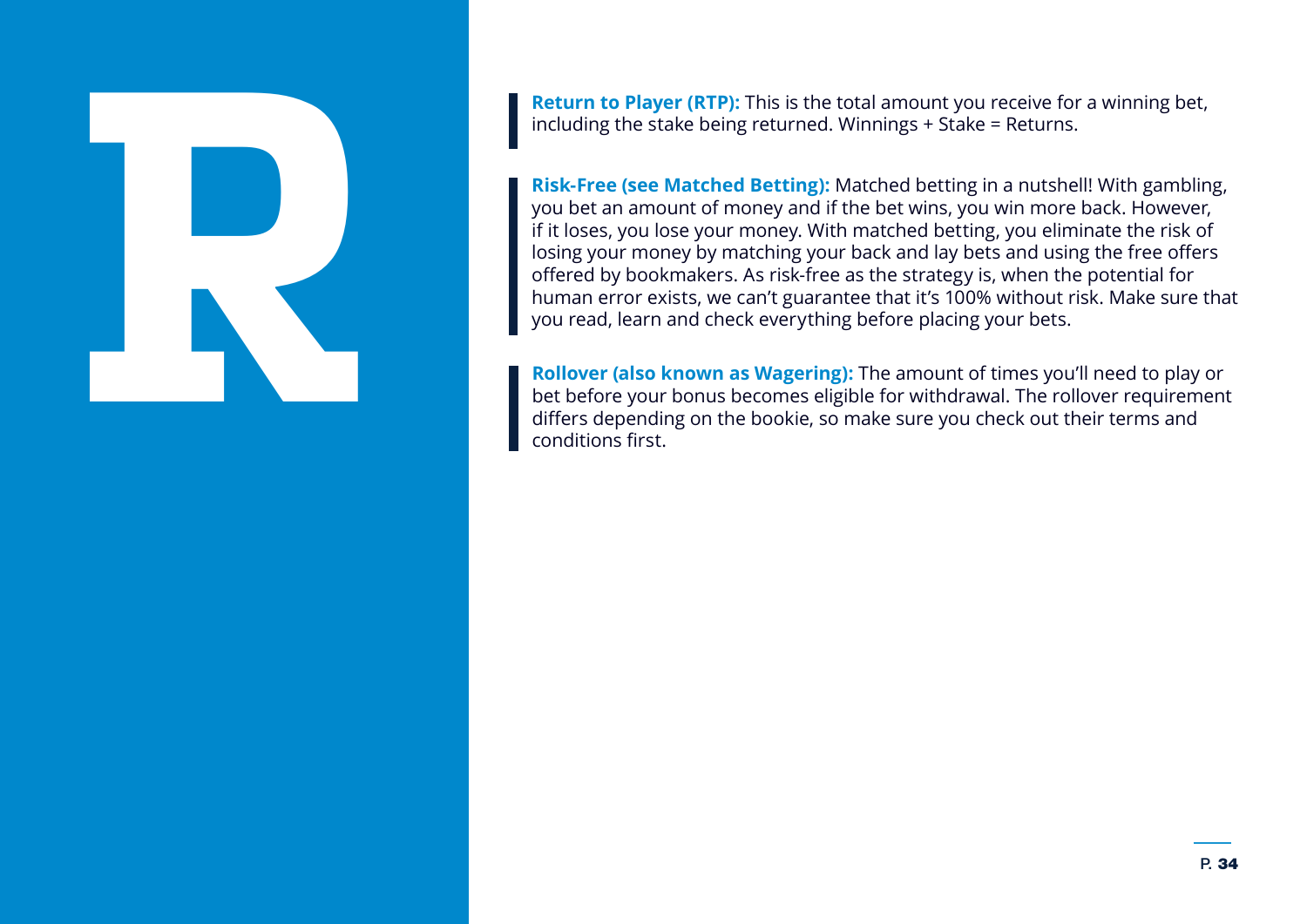

announced in a horse/greyhound race after the final declarations have been made and you have taken a fixed odds price. The final declaration stage is usually 24 hours before the race, although it can be up to 48 hours. Different bookmakers have different reduction factors so you will need to check to determine the new equivalent odds.

The official Tattersalls Rule 4 deductions, as applied by all UK bookies, are as follows:

a) If the current odds of the non-runner are 1/9 or shorter at the time the non-runner withdraws from the race, then 90p in £/E/\$ is deducted (or 90% of winnings)

b) If over 2/11 up to and including 2/17, 85% of winnings deducted

c) If over 1/4 up to and including 1/5, 80% of winnings deducted

d) If over 3/10 up to & including 2/5, 70% of winnings deducted

e) If over 2/5 up to and including 8/15, 65% of winnings deducted

f) If over 8/15 up to and including 8/13, 60% of winnings deducted

g) If over 8/13 up to and including 4/5, 55% of winnings deducted

h) If over 4/5 up to and including 20/21, 50% of winnings deducted i) If over 20/21 up to and including 6/5, 45% of winnings deducted

j) If over 6/5 up to and including 6/4, 40% of winnings deducted

k) If over 6/4 up to and including 7/4, 35% of winnings deducted l) If over 7/4 up to and including 9/4, 30% of winnings deducted m) If over 9/4 up to and including 3/1, 25% of winnings deducted n) If over 3/1 up to and including 4/1, 20% of winnings deducted o) If over 4/1 up to and including 11/2, 15% of winnings deducted p) If over 11/2 up to and including 9/1, 10% of winnings deducted q) If over 9/1 up to and including 14/1, 5% of winnings deducted

 $r$  ) If the non-runner is over 14/1 then there is no deduction  $r$  .  $\bf{25}$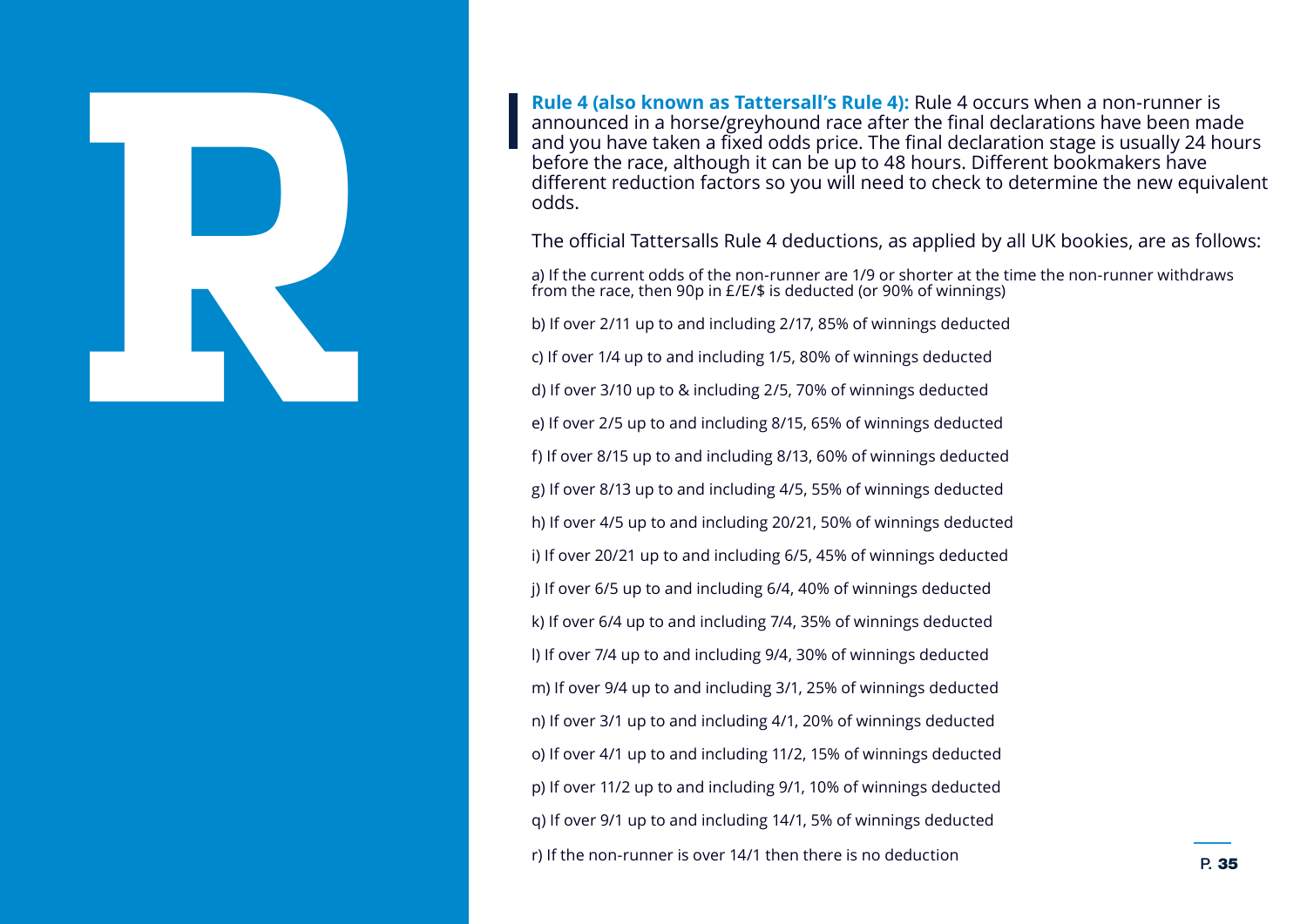

jostling to be noticed, they need some way to encourage customers to sign up with them instead of someone else. This is where the sign up offers come in. They differ from bookie-to-bookie but are usually along the lines of Bet £X, Get £X.

**Skrill (see Payment Options):** An online payment provider (e-wallet) that allows payments and money transfers to be made through the Internet. Skrill is accepted by most of the main online bookmakers but beware that depositing via this method may result in you not being eligible for certain promotions. Check the terms and conditions first.

**Slots:** A type of casino game.

**Sports Betting:** The term given to bets made on sporting events...Yes, it really is  $\blacksquare$  that simple!

**Sports Trading:** This is the backing and laying of sports betting odds for a profit before the event comes to an end. By backing at high odds and laying at short odds, sports traders are able to make money either in-play, or even before kickoff!

**Spreadsheets:** Whether you make your own or use one made by another matched bettor, spreadsheets are a great way to keep track of your bets and profits.

**Stake:** The amount of money bet on a particular selection in a wager.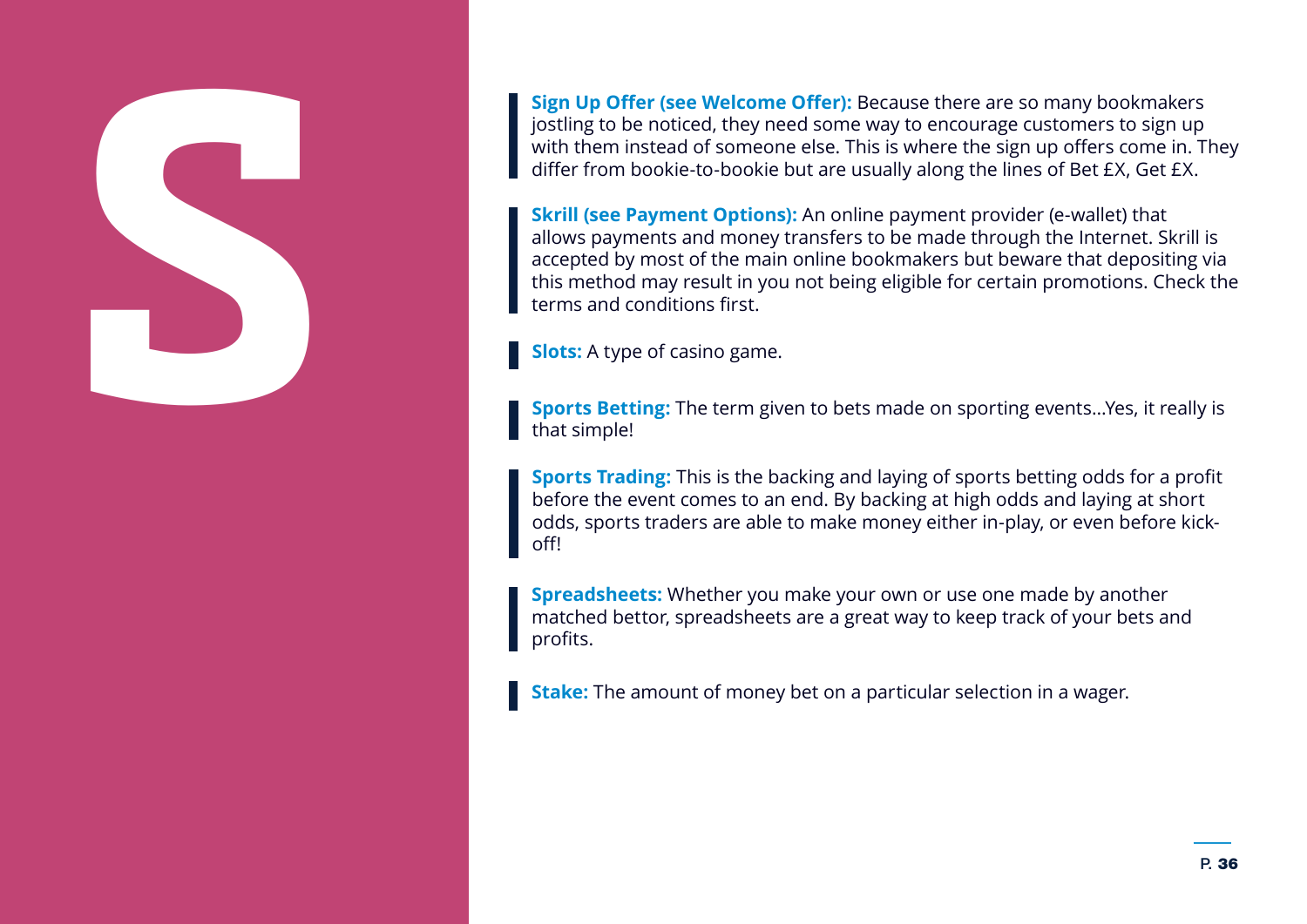

original stake isn't returned when the bet wins. For example, a bet of £5 at odds of 5.0 will return only £20. 5 x £5 equals £25, remove the stake, and you're left with  $f20$ .

**Stake Returned (SR):** The opposite of SNR, this is where you will also receive your original stake back if your bet wins. For example, a bet of £5 at odds of 5.0 will return £25 (the £20 win plus the £5 stake).

**Starting Price (SP):** In horse racing, the starting price refers to the odds given on a particular horse at the time a race begins. The starting price is usually set by consensus by an appointed panel, who observes the fluctuation in prices at the racetrack before the race.

**Strategy:** A method used to undertake an offer and unlock profits.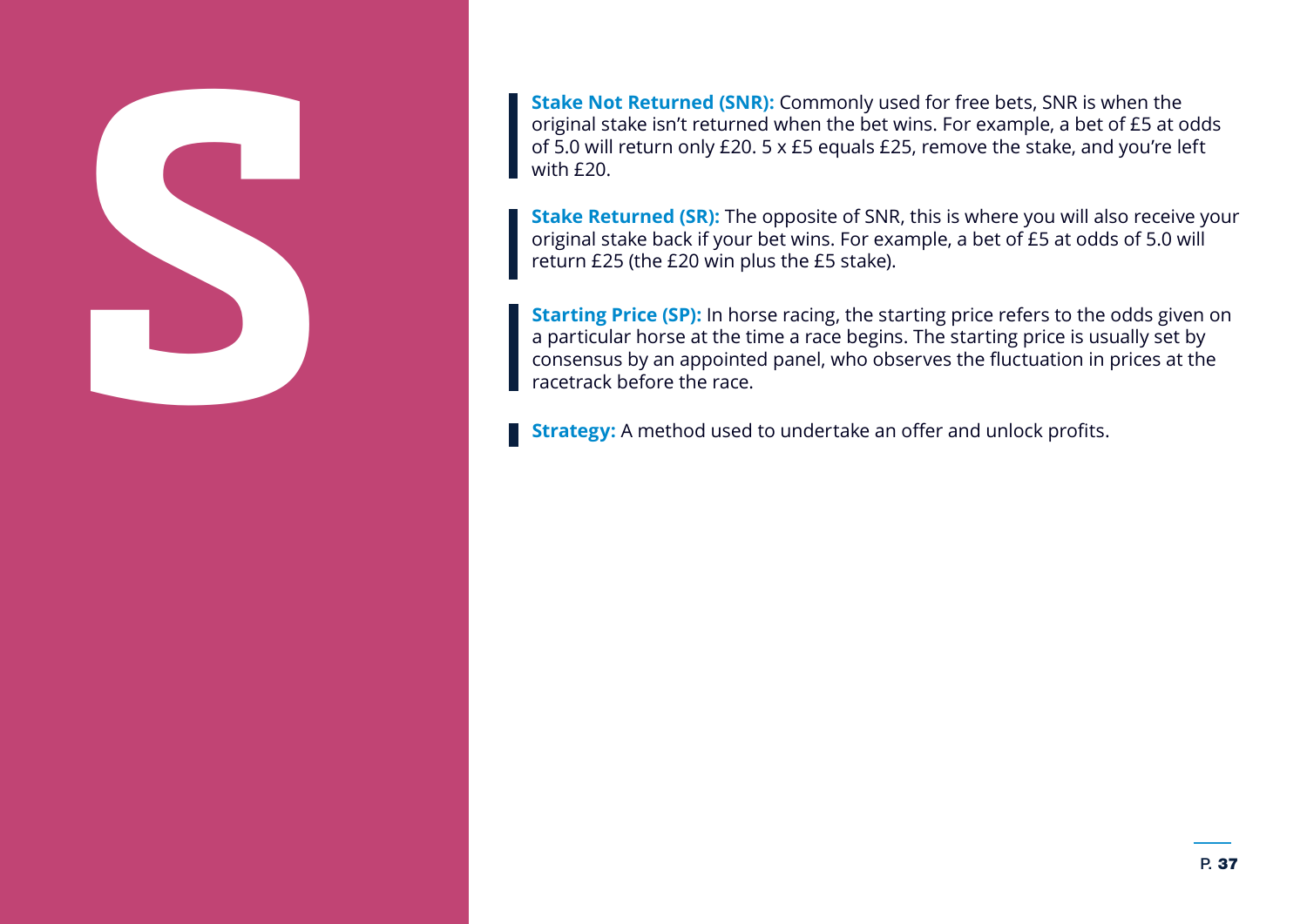

completely tax free and don't need to be declared as part of your tax return. Betting Duty (which stood at 6.75%) was abolished in 2001 in an attempt to persuade UK bookmakers not to move their operations overseas.

**Terms and Conditions (T&Cs):** The rules that a customer must agree to abide in order to use a service. Terms and conditions vary from bookmaker to bookmaker and offer to offer, so always make sure you check them before placing any bets.

**Tip:** The selection chosen by an expert to bet on.

**Trigger:** (see Unlock)

**Turnover (see Wagering Requirement):** Usually in casino offers, this refers to how much money a customer must play through in order to receive their bonus funds.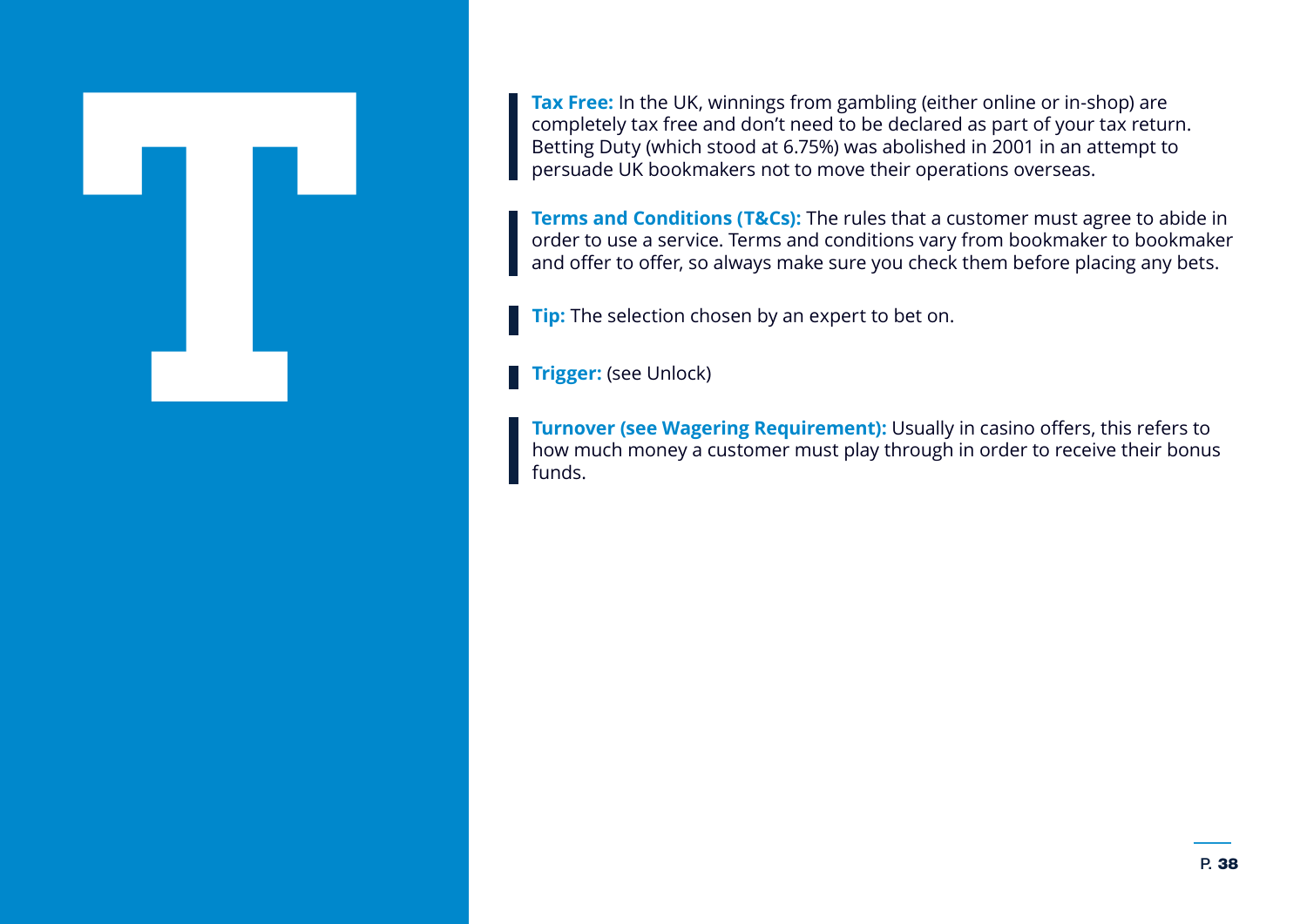

to track matched betting activity. Ultimatcher can be used for lots of things, including a lay stake calculator. However, once you've calculated your back and lay stakes, you can input all the bet details and click on "process bet" to add it to the pending tab, where you can see a list of all your outstanding bets.

**Underlay:** This means that if the exchange bet wins, then you win less money. "How is this a good thing?" I hear you cry...The reason you may choose to underlay is because if you 'win' the bet at the bookies you're going to have to place more bets, thereby enduring more qualifying losses. By underlaying, you can even out the extra cost of having to go through more bets.

Underlaying is something you might do on a price boost. For example, if Ronaldo's odds were boosted to 7 to score a hat-trick at Paddy Power - but he was only 6 to lay at Betfair - you could underlay so that you break even if he doesn't score a hat-trick, or you make a decent profit if he does.

**Under Starter's Orders (also known as Under Orders):** From the moment the horses are in the stalls for a flat race (or have lined up at the start for a jumps race) they are said to be 'under starter's orders'. This is because the jockeys are waiting for the starter's signal to begin the race.

**Unlock:** Unlock your free bet by placing a qualifying bet, in accordance with the offer's terms and conditions.

**Unmatched Bet:** (see Partially Matched).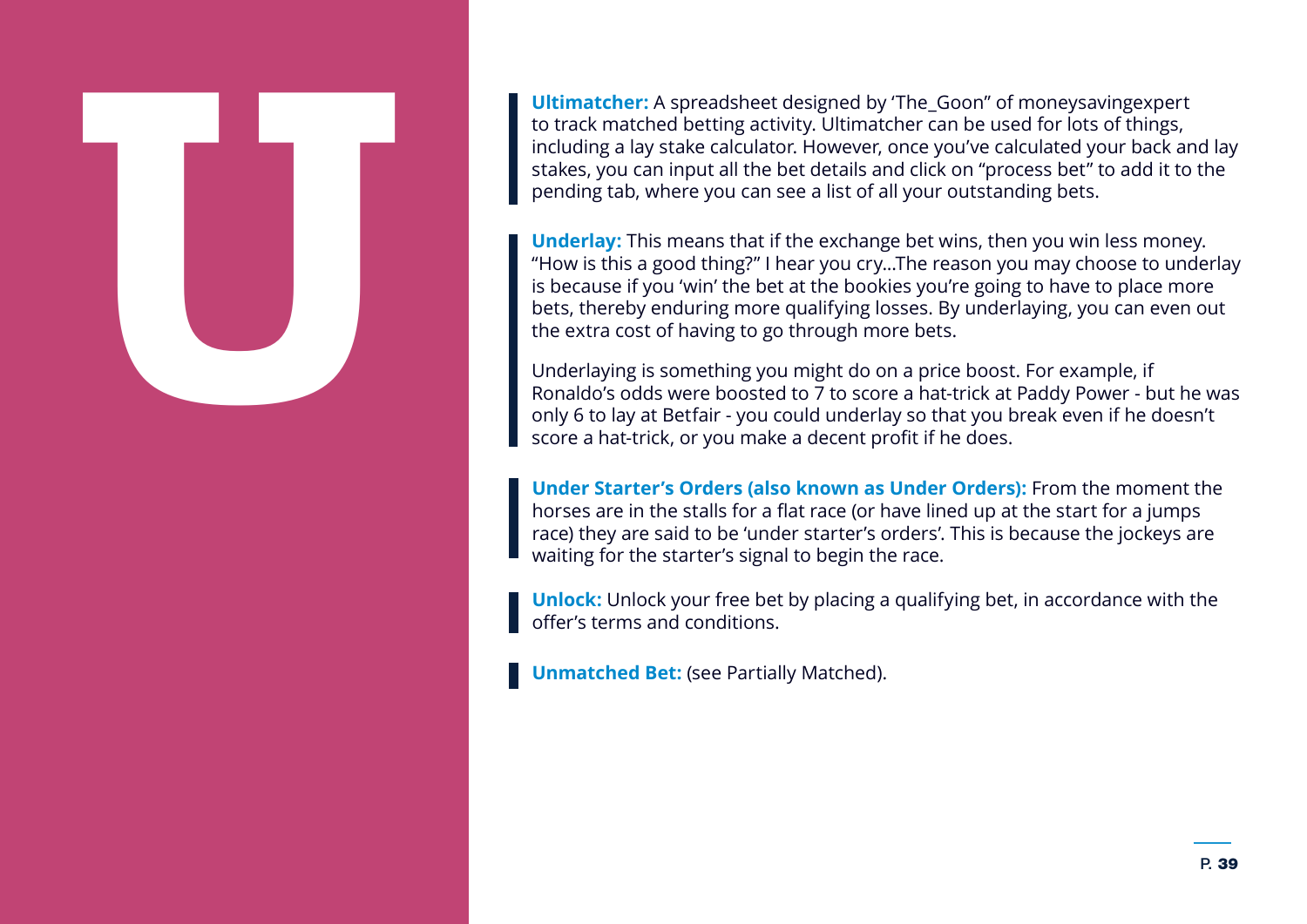

wager.

**Value Bet:** The holy trinity of things to look for when it comes to placing a worthwhile bet are cost, risk and benefit. As the name suggests, a value bet is one packed with high value for money. It be a bet that you wouldn't normally place, but if the statistics back it up and the price is right, then why not go for it?

**Variance (see Return to Player):** This is a term used to describe how payouts are spread on casino games. For example, two different slot machines may have the same RTP but one may have a low variance, paying small wins frequently, whereas the other may have a high variance, paying larger wins, but less frequently.

**Verify:** When you open a bookmaker account, you might need to verify your personal details. How and when will depend on the bookie, but you may be asked to provide a copy of your passport or a photograph of yourself holding a document in order to verify your account before you are able to withdraw any funders.

**Void Bet:** A bet which is declared invalid. If this happens, your stake will be returned, which means that you won't win any money but you won't lose it either. A void bet can happen when you are backing a player to score a first goal but he gets injured in the warm-up and doesn't even make the starting line-up, or when the game you placed a bet on gets called off. Bookmakers usually state that any bet resulting from their own mistake when quoting the odds shall also be declared void, but check their terms and conditions first, just to make sure.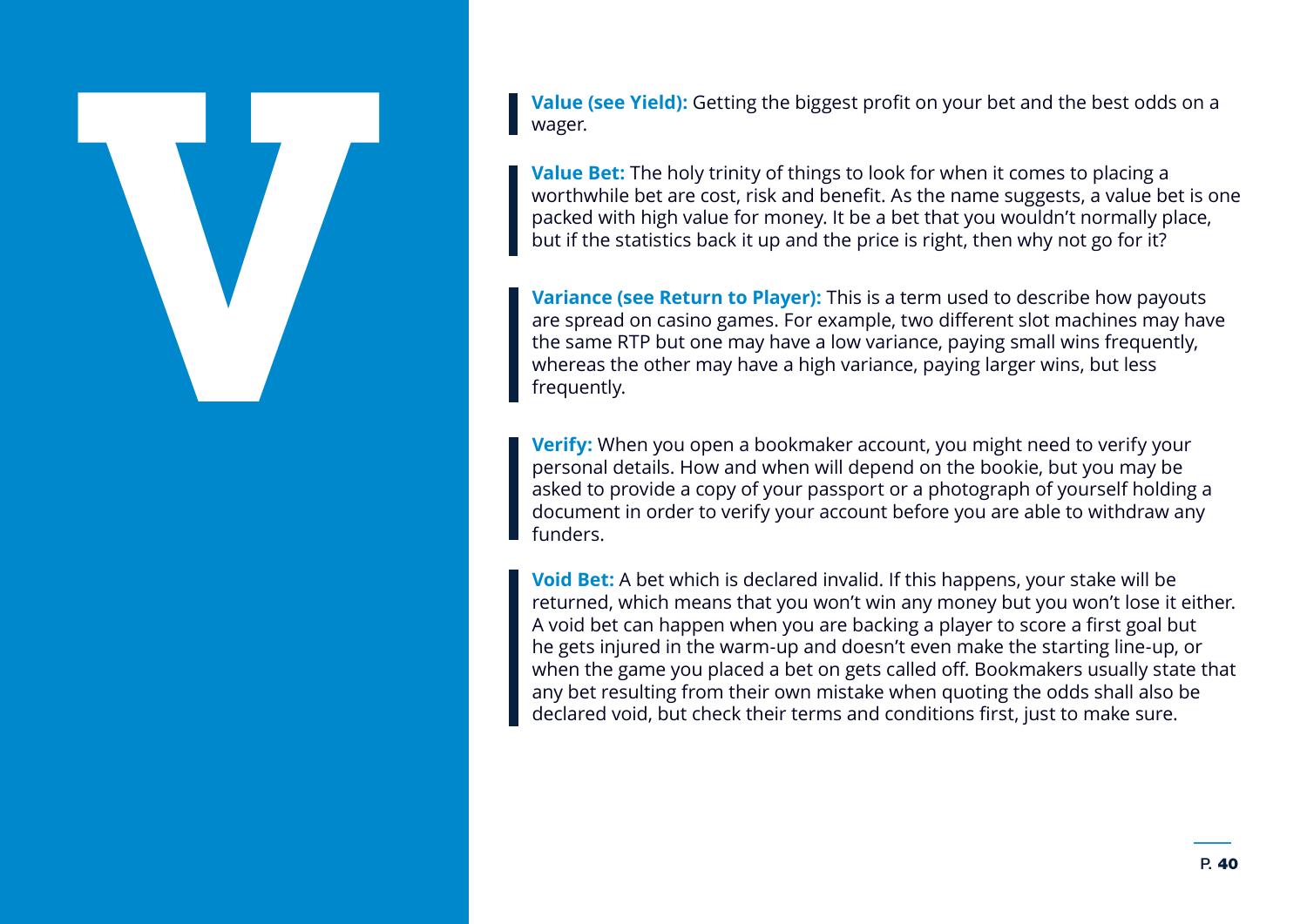

be followed in order to unlock a free bet or withdraw bonus funds from a bookmaker. These may include restrictions on markets, types of bets that may be placed and the maximum value of individual bets.

**Welcome Offer:** (see Sign Up Offer)

**Win-Draw-Win (WDW):** Usually referring to football, WDW refers to the three possible outcomes of a sports fixture (home win, draw and away win). This market is settled in the 90 minutes of play (plus stoppage time if any is added). However, extra time does not count, so if there is a draw at 90 minutes and then a team scores at 125 minutes, the draw from regular time stands.

**Winnings:** The matched betting profits you receive for winning bet (excluding the stake).

**Withdrawn:** The decision to remove a horse from a race before it starts (either before or after coming under starter's orders).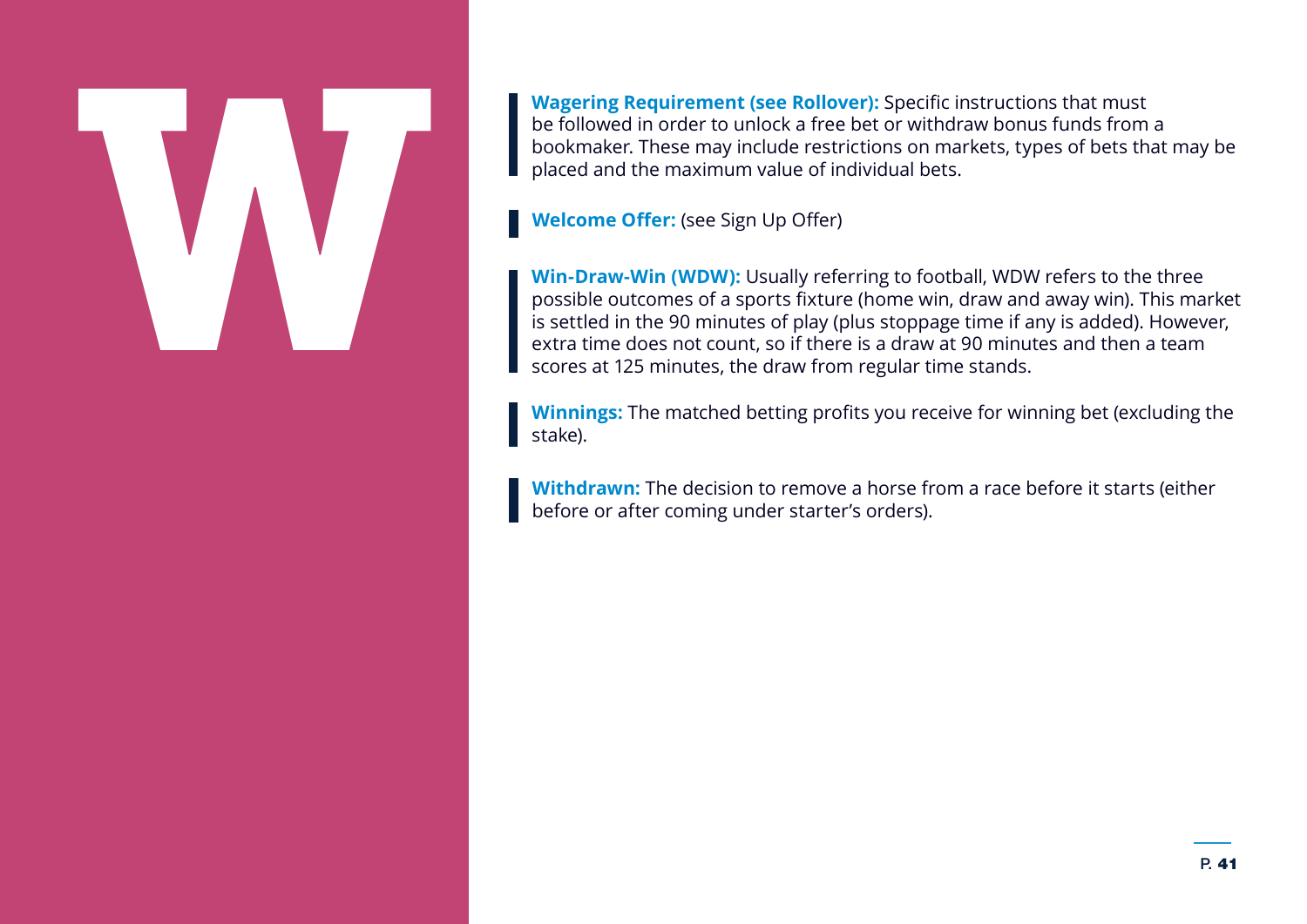

"X": This is usually taken to mean 'a draw' on a football betting coupon.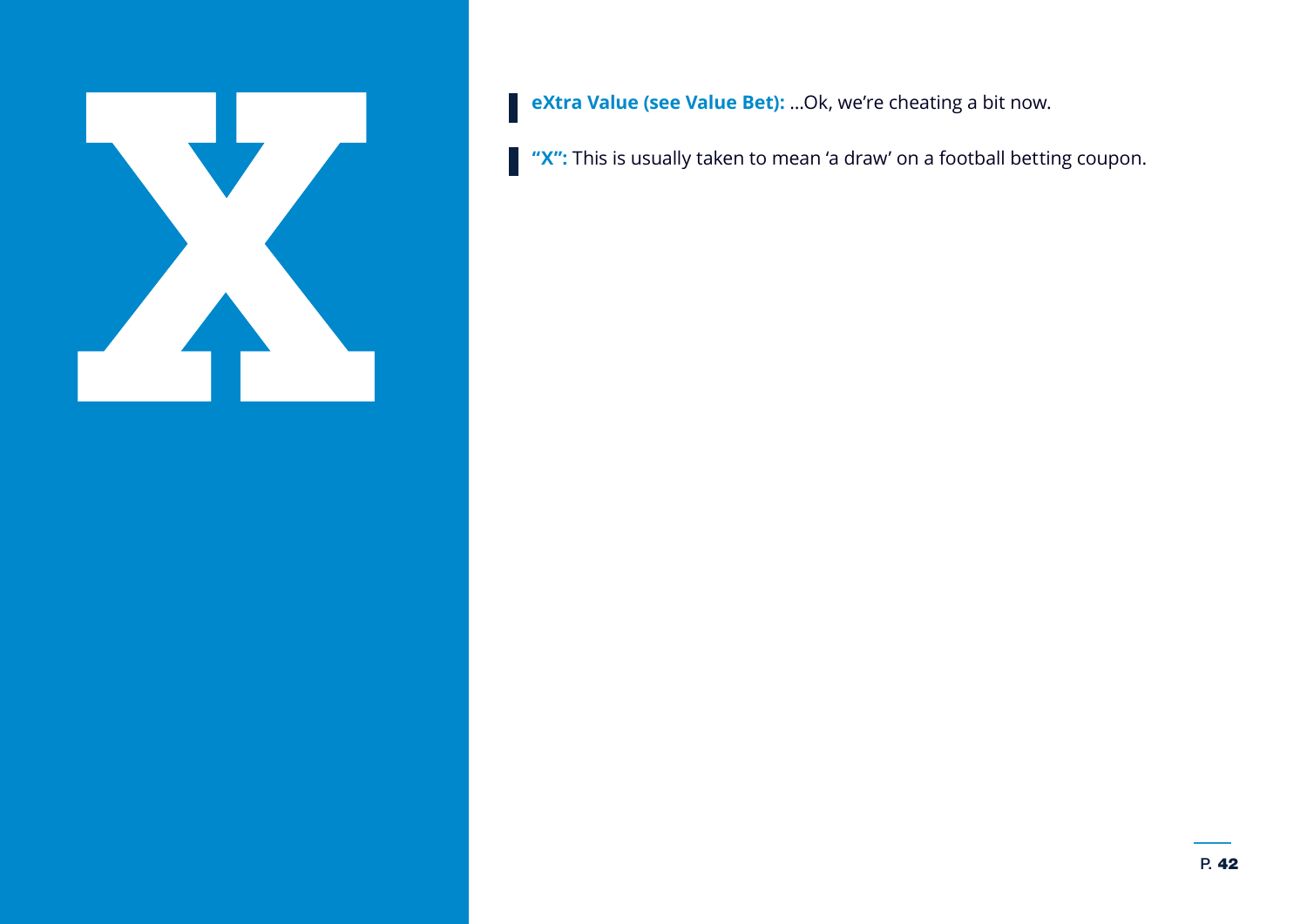

**Yield:** The rate of return money won to money invested or bet. Yield is a percentage calculation of the betting efficiency, depending on the selected bets